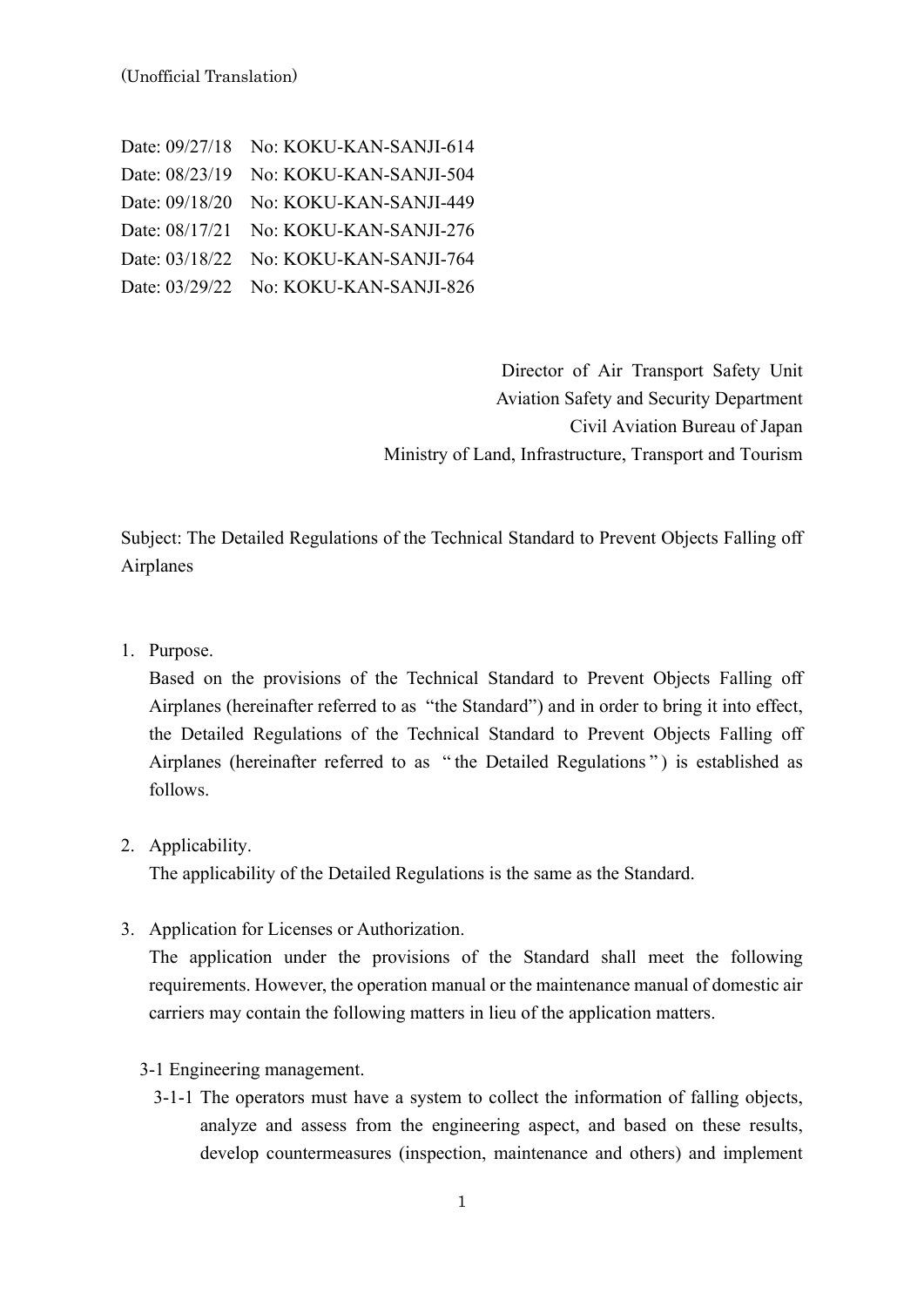them under 3-1 of the Standard.

- 3-1-2 The operators must nominate a person who is to be the supervisor of the system as referred to in the preceding paragraph, and take corrective actions properly under the supervision of the person.
- 3-1-3 The operators shall specify matters to provide instructions to contractors, if applicable, to have the contractors take corrective actions under 3-1-1.
- 3-2 Corrective actions.
	- 3-2-1 Accomplishing technical documents effective to prevent falling objects.
		- 3-2-1-1 The operators must accomplish technical documents under 3-2-1 of the Standard (Corresponding to the latest version of the Service Bulletins in Appendix A-1 through A-6) issued by aircraft and component manufacturers that are considered effective to prevent falling objects; provided, however, it is acceptable that this shall not apply on the case of implementing equivalent measures acknowledged by these manufacturers.
		- 3-2-1-2 In addition to the documents in the preceding paragraph, the operators themselves shall conduct engineering assessments and proactively accomplish ones that are considered effective as a means to prevent falling objects.
		- 3-2-1-3 In addition to the documents in paragraph 3-2-1-1, the operators shall endeavor to accomplish technical documents (e.g., Service Bulletins) regarding engine failures, because uncontained release of debris due to damage of engine such a case where fragments penetrated the casing of subject engine or a major damage occurred inside the engine could endanger the safe of persons or object on land or on water.
	- 3-2-2 Other measures.
		- 3-2-2-1 In addition to the measures in 3-2-1, the operators must implement effective measures in Appendix B; provided, however, it is acceptable that this shall not apply on the case of implementing equivalent measures acknowledged by the Director of Air Transport Safety Unit.

In addition to the measures in the preceding paragraph, in regard to the actions in preventing falling objects, the operators shall examine and assess area where Parts Departing from Aircraft (hereinafter referred to as "PDA") occurred and the area prone to cause ice accumulation by the operator itself, and based on these results, the operators should develop countermeasures (inspection,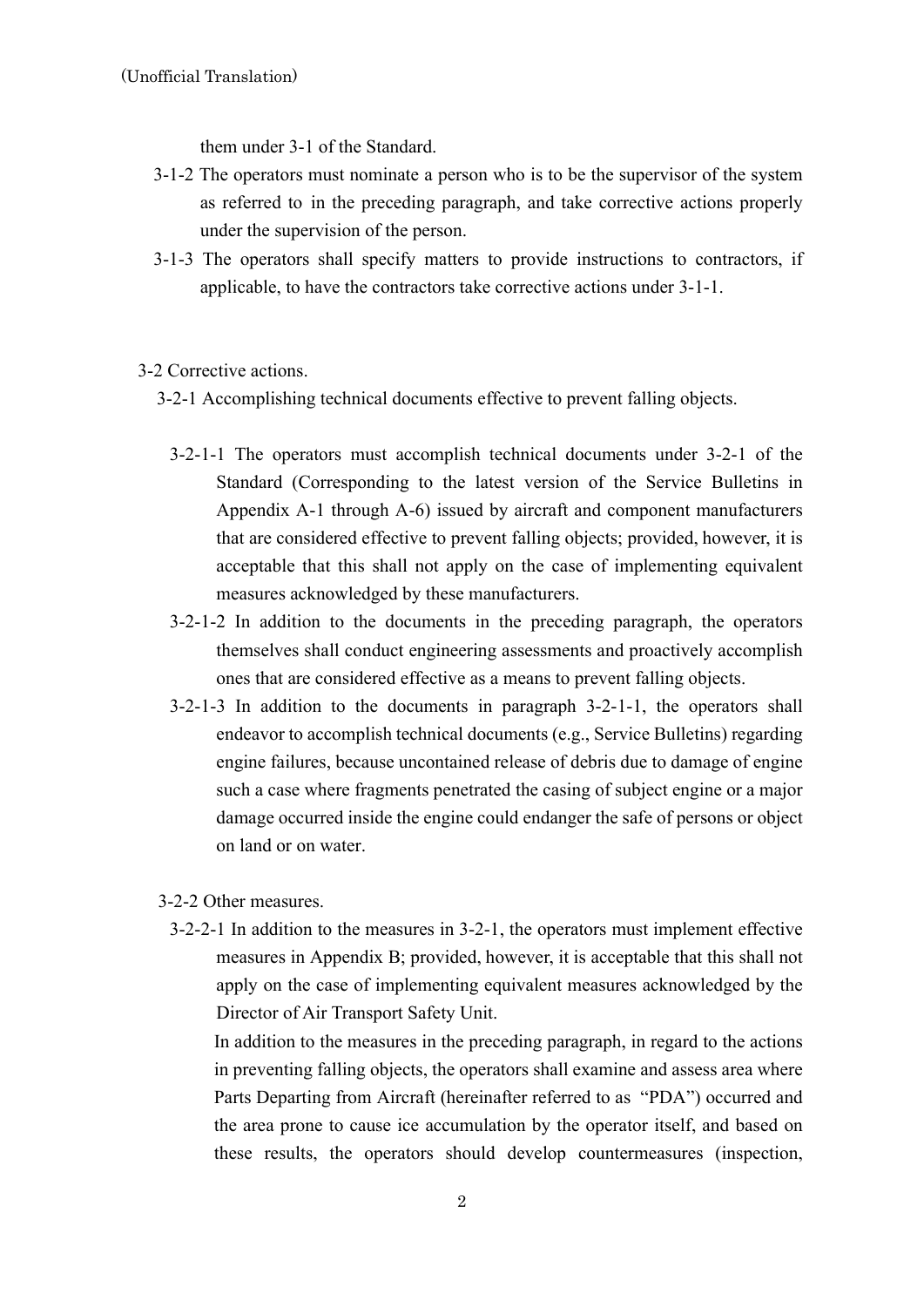maintenance and others) and implement them, and shall endeavor to provide JCAB with the information about the countermeasures considered effective to prevent falling objects for other operators.

3-2-2-2 In case a PDA occurs, if it is classified in the Category I or Category II, the operators must examine and assess each individual case. If a PDA is classified in the Category III, the operators may develop measures considering the statistical analysis of how it occurred, such as weight, frequencies and others.

| Category     | Description                                                                       |
|--------------|-----------------------------------------------------------------------------------|
| Ι            | Parts of 1000cm <sup>2</sup> or larger in size (area) or 1kg or more in           |
|              | weight (any material)                                                             |
| $\mathbf{I}$ | Non-metallic parts from $100 \text{ cm}^2$ to $1000 \text{ cm}^2$ in size (area)  |
|              | or those from 0.2kg to 1kg in weight, or,                                         |
|              | Metallic parts from 100 cm <sup>2</sup> to 1000 cm <sup>2</sup> in size (area) or |
|              | from $0.1$ kg to 1 kg in weight;                                                  |
|              | The following parts are classified in the category II                             |
|              | regardless of weight, material, or size.                                          |
|              | - Rubber seals of 100 cm or more in length:                                       |
|              | - Total loss of exterior light                                                    |
|              | Any parts other than the above                                                    |

Table: Category of PDA

3-3 Education and Training.

The following matters necessary for the educational training regarding measures to prevent falling objects to the persons specified in 3-3 of the Standard shall be prescribed:

- 3-3-1 Education and training subjects in accordance with the content of measures to prevent falling objects (including other measures), the content of duties and experience, and etc.
- 3-3-2 The provisions of the preceding paragraph apply in the case where education and training is entrusted.

Supplementary Provisions (September 27, 2018)

- 1. This standard affects persons described in paragraph 1, 1-1 and 1-2 applying for a new license for air transport services and aerial work services after January 15, 2019.
- 2. This standard affects persons described in paragraph 1, 1-3 applying for a new license for international air transport services by foreign nationals after March 15, 2019.
- 3. This standard affects domestic operators described in paragraph 1, 1-4 and 1-5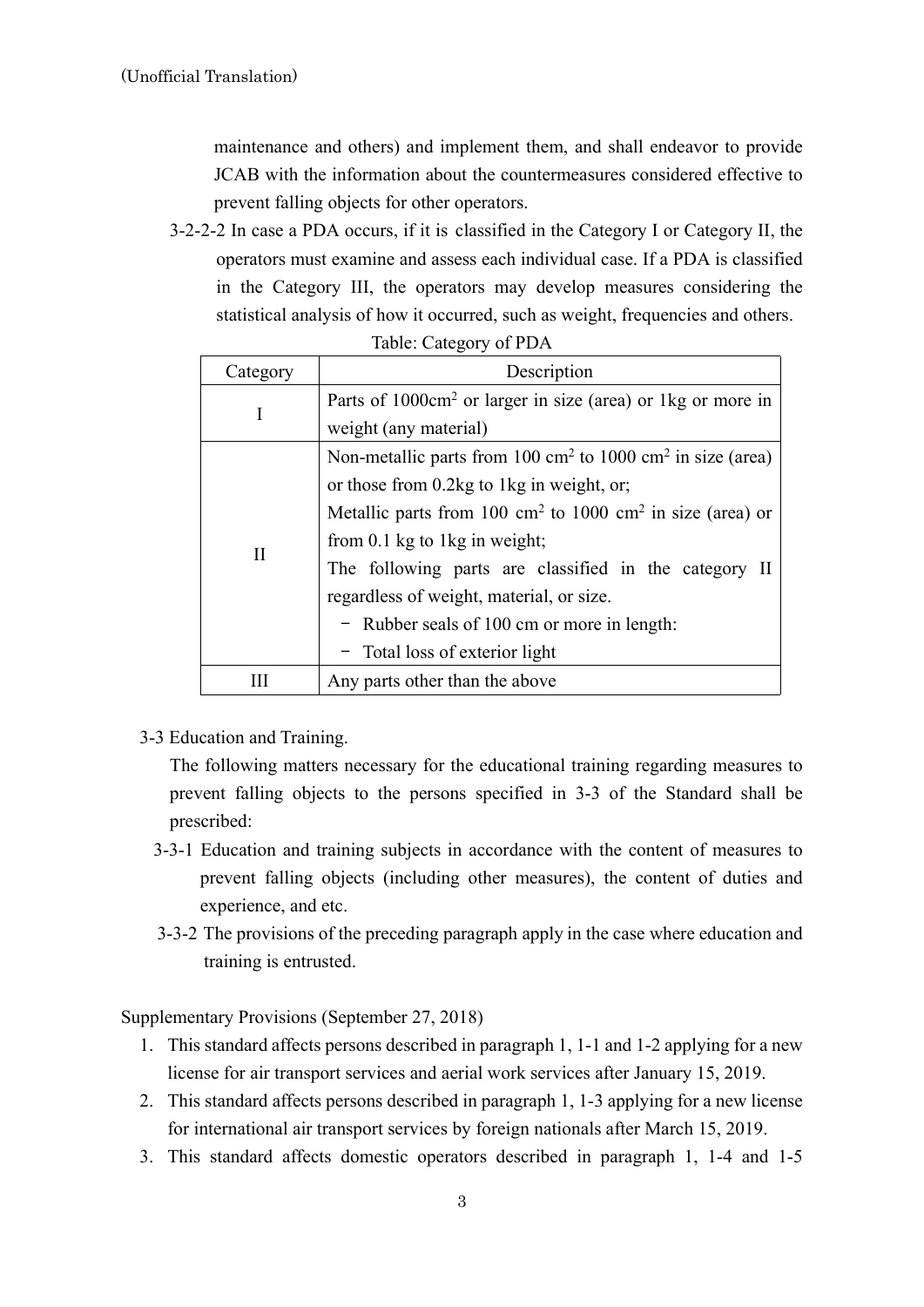applying for an approval for alteration of the operation plan after January 15, 2019.

4. This standard affects foreign international operators described in paragraph 1, 1-6 applying for an approval for alteration of the operation plan after March 15, 2019.

Supplementary Provisions (August 23, 2019)

- 1. This standard shall be applicable on October 12, 2019.
- 2. With regard to the application of the revised standard to the person who has been granted approval of air transport services, aerial work services and international air transport services at the time of the enforcement of this standard, the provisions then in force shall remain applicable until October 26, 2019.

Supplementary Provisions (September 18, 2020)

- 1. This standard shall be applicable on October 10, 2020.
- 2. With regard to the application of the revised standard to the person who has been granted approval of air transport services, aerial work services and international air transport services at the time of the enforcement of this standard, the provisions then in force shall remain applicable until October 24, 2020.

#### Supplementary Provisions (August 17, 2021)

- 1. This standard shall be applicable on October 17, 2021.
- 2. With regard to the application of the revised standard to the person who has been granted approval of air transport services, aerial work services and international air transport services at the time of the enforcement of this standard, the provisions then in force shall remain applicable until October 31, 2021.

#### Supplementary Provisions (March 18, 2022)

- 1. This standard shall be applicable on March 18, 2022.
- 2. With regard to the application of the revised standard to the person who has been granted approval of air transport services, aerial work services and international air transport services at the time of the enforcement of this standard, the provisions then in force shall remain applicable until March 27, 2022.

#### Supplementary Provisions (March 29, 2022)

This standard shall be applicable on April 1, 2022.

Direct your questions or comments to Transport Standards Staff, Air Transport Safety Unit, Civil Aviation Bureau of Japan, Ministry of Land, Infrastructure, Transport and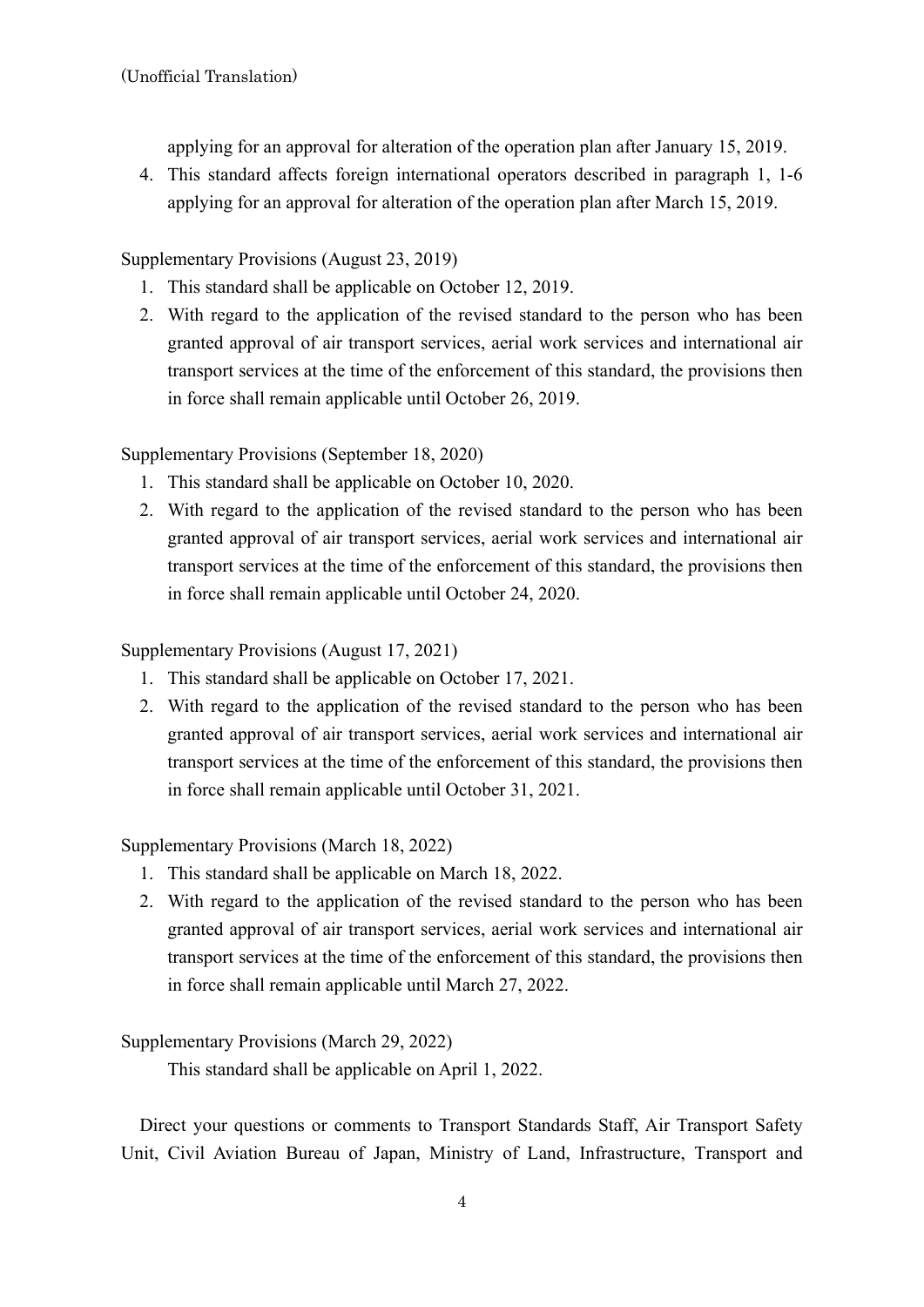Tourism, phone +81-3-5253-8732, Fax +81-3-5253-1661, E-mail: g\_CAB\_GIJ\_UNK@mlit.go.jp.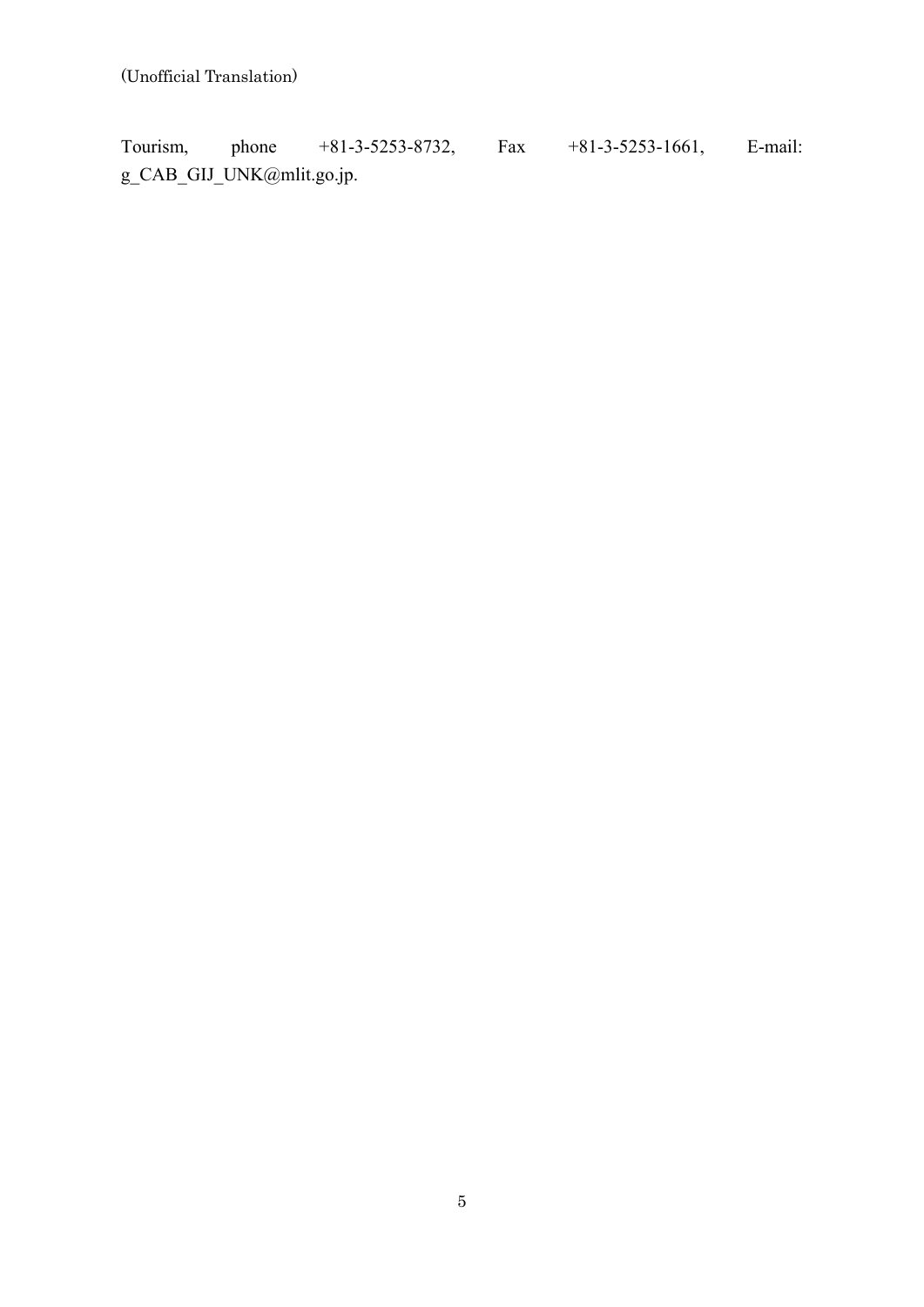# (Appendix A-1)

# Boeing Service Bulletin

| Service Bulletin | Title                                                                               |
|------------------|-------------------------------------------------------------------------------------|
| SB 707-2982      | INBOARD LEADING EDGE SLAT HINGE FITTING INSPECTION/                                 |
|                  | <b>REPLACEMENT</b>                                                                  |
| SB 727-27-0129   | MODIFICATION OF OUTBOARD LEADING EDGE SLAT ACTUATOR                                 |
|                  | WATER/WASTE - Potable Water System - Passenger Water System - Inflight Potable      |
| SB 737-38-1043   | Water Drainage Change                                                               |
|                  | DOORS - FORWARD GALLEY SERVICE DOOR - LOWER GATE HINGE                              |
| SB 737-52A1124   | <b>INSPECTION AND REPLACEMENT</b>                                                   |
|                  | DOORS - Landing Gear Doors - Inboard Main Landing Gear Door Hinge Fitting -         |
| SB 737-52A1167   | Inspection and Replacement                                                          |
| SB 737-52-1169   | DOORS - Landing Gear Doors - Inboard Main Landing Gear Doors - Inspection and       |
|                  | Repair                                                                              |
|                  | DOORS - Landing Gear Center Door Assembly Attachments - inspection, Repair and      |
| SB 737-52-1170   | Modification                                                                        |
| SB 737-53-1280   | FUSELAGE - Fillet Fairings - Aft Outboard Wing to Body Fairing Modification         |
|                  | FUSELAGE - Fillet Fairings - Aft Wing to Body Fairing - Panel 194E and Aft Center   |
| SB 737-53-1307   | Wheel Well Panel 193D - Inspection and Rework                                       |
|                  | STABILIZERS - Elevator - Tab Assembly - Inspection of Elevator Tab Hinge and        |
| SB 737-55A1070   | Elevator Tab Control Mechanism                                                      |
|                  | STABILIZERS - Elevator - Tab Assembly - Inspection of Elevator Tab Hinge and        |
| SB 737-55A1072   | Elevator Tab Control Mechanism                                                      |
| SB 737-57-1053   | INBOARD GROUND SPOILER UPPER SKIN PANEL INSPECTION AND REWORK                       |
| SB 737-57-1057   | INBOARD MID FLAP SEAL PLATE AFT ATTACHMENT MODIFICATION                             |
|                  | WINGS - INBOARD FLAP OUTBOARD TRACK FAIRING - BUBBLE FAIRING                        |
| SB 737-57-1169   | ATTACHMENT INSPECTION, MODIFICATION AND REPLACEMENT                                 |
|                  | WINGS - Main Landing Gear Support Beam Retaining Pin - Bolt and Self-Locking Nut    |
| SB 737-57-1216   | Replacement                                                                         |
| SB 737-57A1260   | WINGS - Main Landing Gear Beam - Fitting Inspection and Replacement                 |
| SB 737-57-1264   | WINGS - Trailing Edge and Trailing Devices, Carriage Bushing Replacement            |
|                  | Wings - Trailing Edge and Trailing Edge Devices - Inspection, Repair/Modification - |
| SB 737-57-1284   | Wing Buttock Line 147 to Wing Buttock Line 201                                      |
| SB 737-57-1331   | Wings - Trailing Edge Flaps - Inboard Main Flap Seal Faster Change                  |
| SB 737-57A1327   | WINGS - Leading Edge And Leading Edge Devices - Krueger Flap Inspection             |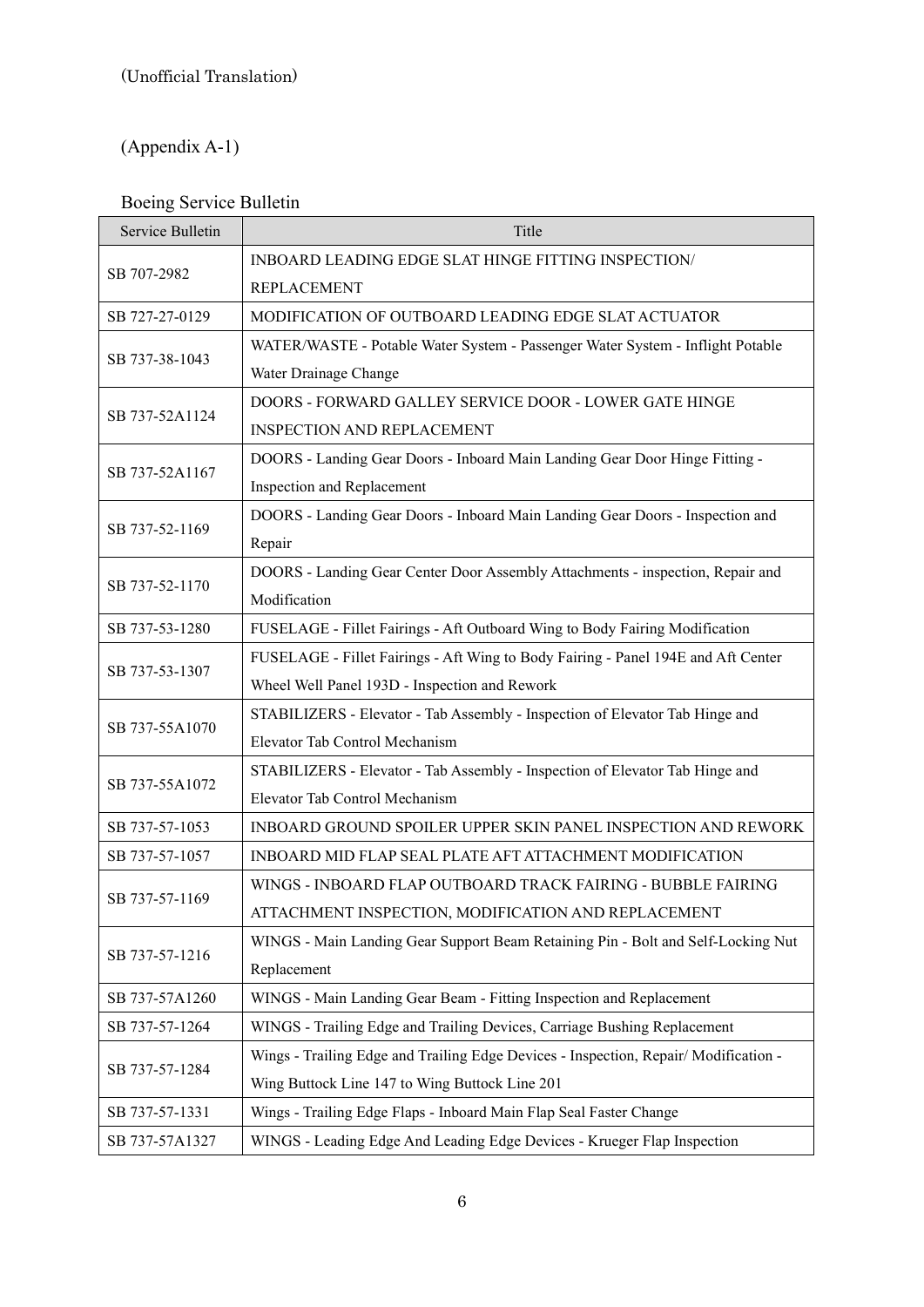| SB 737-57-1341                  | WINGS - Trailing Edge Flaps - Outboard Aft Flap Assembly Replacement                 |
|---------------------------------|--------------------------------------------------------------------------------------|
| SB 737-71-1069                  | ENGINE AFT MOUNT SECONDARY SUPPORT LINK INSTALLATION                                 |
| SB 737-77-1013                  | ENGINE INDICATING - EXHAUST GAS TEMPERATURE INDICATING SYSTEM -                      |
|                                 | WIRING MODIFICATION                                                                  |
| SB 737-77-1019                  | THRUST REVERSER DEFLECTOR DOOR FAIRING MOUNTING STUD                                 |
|                                 | <b>INSPECTION AND REPLACEMENT</b>                                                    |
| SB 737-78-1071                  | EXHAUST - Thrust Reverser - Replace Fasteners for Track Fairing Seals                |
| Honeywell SB                    | AIR CONDITIONING - LEFT HAND (LH) PRIMARY HEAT EXCHANGER UNIT                        |
| 2215240-21-2806                 |                                                                                      |
| Honeywell SB<br>2215280-21-2808 | AIR CONDITIONING - RIGHT HAND (RH) PRIMARY HEAT EXCHANGER UNIT                       |
|                                 | AIR CONDITIONING PACK RAM AIR HEADER AND HEAT EXCHANGER                              |
| SB 747-21-2052                  | <b>MODIFICATION</b>                                                                  |
| SB 747-23-2055                  | HF PROBE ANTENNA MOUNT REINFORCEMENT                                                 |
| SB 747-23-2080                  | CRASH POSITION INDICATOR BASE ASSEMBLY MODIFICATION                                  |
| SB 747-27-2070                  | INBOARD FOREFLAP ATTACH FITTING BEARING MIGRATION INSPECTION                         |
|                                 | AND RETAINER INSTALLATION                                                            |
| SB 747-28-2347                  | FUEL DISTRIBUTION - Pressure Fueling System - Refuel Receptacle Manual Shut-off      |
|                                 | Valve Handle Change and Fueling Adaptor Cap Removal                                  |
|                                 | LANDING GEAR-MAIN GEAR AND DOORS-WING GEAR DRAG BRACE-                               |
| SB 747-32-2334                  | INBOARD DOOR ATTACH FITTING ASSEMBLY INSPECTION AND                                  |
|                                 | <b>REPLACEMENT</b>                                                                   |
|                                 | LANDING GEAR - BODY GEAR DOORS - BODY GEAR SHOCK STRUT                               |
| SB 747-32-2466                  | OUTBOARD DOOR - INSPECTION AND CORROSION PROTECTION                                  |
|                                 | <b>MODIFICATION</b>                                                                  |
| SB 747-36-2025                  | AIR DRIVEN HYDRAULIC PUMP TURBINE DRIVE PROTECTIVE SCREEN                            |
|                                 | <b>INSTALLATION</b>                                                                  |
| SB 747-52-2120                  | CENTER ELECTRONIC BAY EXTERNAL ACCESS DOOR STOP FITTING                              |
|                                 | <b>INSPECTION</b>                                                                    |
| SB 747-52-2238                  | DOORS - EXTERIOR SERVICE DOORS - INSPECTION OF FUELING CONTROL                       |
|                                 | PANEL ACCESS DOOR                                                                    |
| SB 747-52-2269                  | DOORS - Exterior Service Doors - Latch Modification on the Fueling Control Panel and |
|                                 | <b>Fueling Receptacle Access Doors</b>                                               |
| SB 747-53-2460                  | FUSELAGE - Number 3 Main Entry Door - Lower Forward Corner Reveal - Inspection       |
|                                 | and Replacement                                                                      |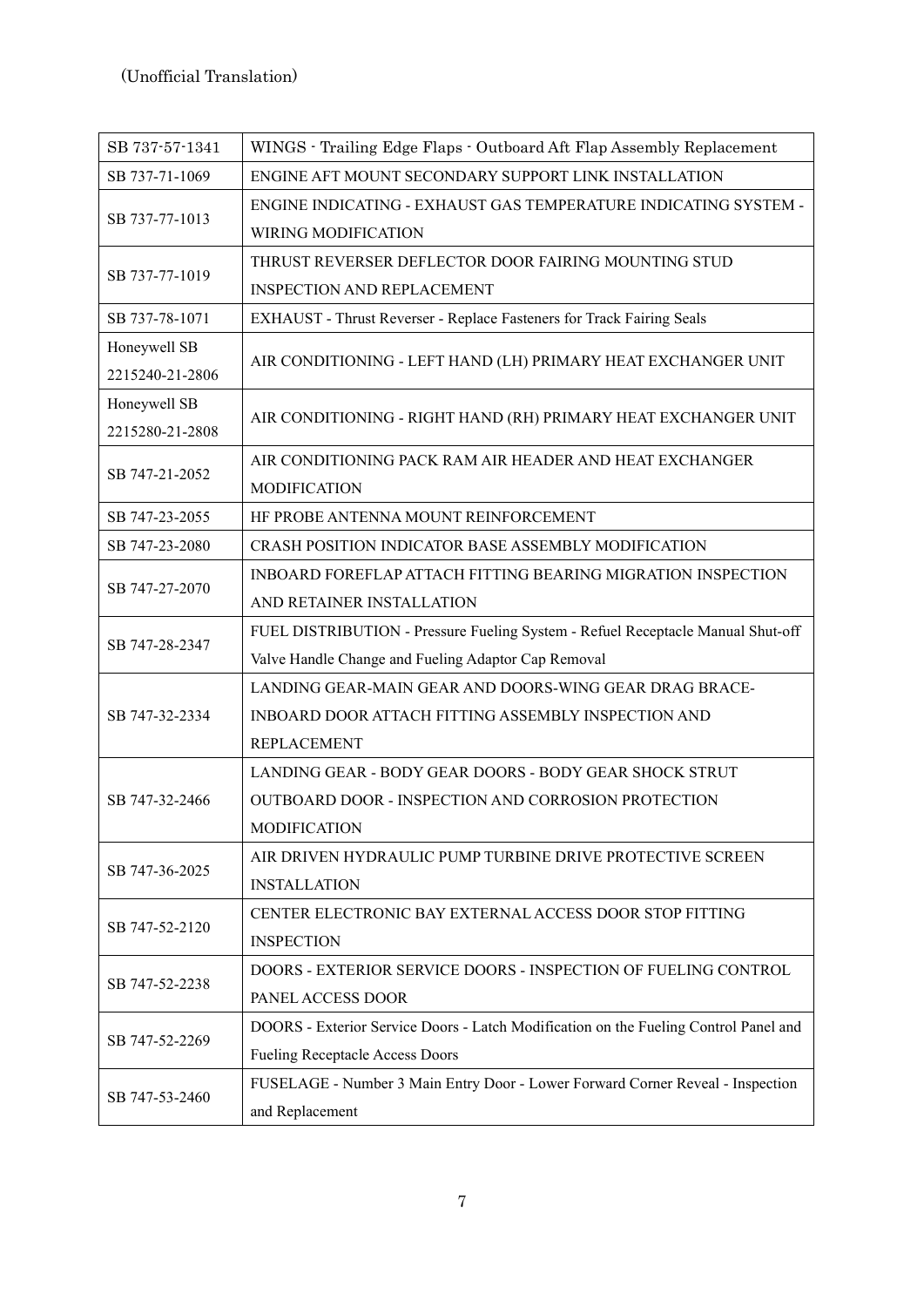| SB 747-53-2871   | FUSELAGE - Wing-to-Body Fairings - Air Conditioning Access Panel and Pressure       |
|------------------|-------------------------------------------------------------------------------------|
|                  | Relief Door Inspection, Repair and Modification                                     |
| SB 747-53-2892   | FUSELAGE - Air Conditioning Access Doors - Inspection of Latches and Application of |
|                  | Warning Stencils                                                                    |
| SB 747-53-2893   | FUSELAGE - Wheel Wells - Nose Landing Gear Forward Door Operator Rod Bolt           |
|                  | Replacement                                                                         |
| SB 747-53-2894   | FUSELAGE - Wheel Wells - Nose Landing Gear Forward Door Operator Rod Bolt           |
|                  | Replacement                                                                         |
|                  | FUSELAGE - Wing to Body Fairings - Inspection and Repair of Wing to Body Fairing    |
| SB 747-53-2897   | Panels                                                                              |
| SB 747-54-2249   | NACELLES/PYLONS - Nacelle Strut Access Panels - Number (No.) 2 Strut, Aft Fairing,  |
|                  | Pressure Relief Door Hinge Change                                                   |
| SB 747-56A2012   | WINDOWS - Flight Compartment - Flight Compartment Windows - Inspection of Glass     |
|                  | No. 2 and No. 3 Windows for Cracks in the Fail-Safe Interlayer                      |
| SB 747-57-2005   | WING TIP HF ANTENNA COUPLER ACCESS DOOR LATCH REPLACEMENT                           |
| SB 747-57-2122   | MOVEABLE FAIRING RETENTION CABLE INSTALLATION - FLAP TRACK                          |
|                  | <b>NUMBER 1, 4, 5, AND 8</b>                                                        |
| SB 747-57-2261   | WINGS - AUXILIARY STRUCTURE - FIXED TRAILING EDGE UPPER PANEL -                     |
|                  | <b>INSPECTION AND RIGGING</b>                                                       |
| SB 747-57-2276   | WINGS - LEADING EDGE KRUEGER FLAPS - INBOARD AND OUTBOARD RIB                       |
|                  | AND BRACKET ASSEMBLY INSPECTION AND REWORK                                          |
| SB 747-71A2216   | POWER PLANT - ENGINE MOUNTS - FORWARD MOUNT NUT INSPECTION                          |
| SB 747-71-2139   | SPARE ENGINE CARRIAGE KIT WEB REVISION                                              |
| SB 747-71-2285   | POWER PLANT - (CF6-80C2) COWLING CORE COWL PANEL FRAME CHANGE                       |
|                  | ENGINE CONTROLS - Engine Control - System - Thrust Control Cables - Strut Idler     |
| SB 747-76-2067   | Pulley Inspection                                                                   |
| SB 747-78-2070   | THRUST REVERSER FOLLOW-UP SYSTEM INSPECTION AND REWORK - CF6-                       |
|                  | 50E ENGINES                                                                         |
|                  | FAN THRUST REVERSER FOLLOW-UP SYSTEM MODIFICATION - CF6                             |
| SB 747-78-2075   | POWERED AIRPLANES                                                                   |
|                  | EXHAUST (PW4000 ENGINES) - Thrust Reverser - Auxiliary Track Beam Assembly          |
| SB 747-78A2164   | Inspection/Replacement                                                              |
| 747-FTD-57-14002 | Inboard Aileron - Damaged or Missing Aerodynamic Seals                              |
|                  | EQUIPMENT/FURNISHINGS - Emergency - Off-Wing Escape System - Bumper                 |
| SB 757-25-0200   | Assembly and Placard Installation                                                   |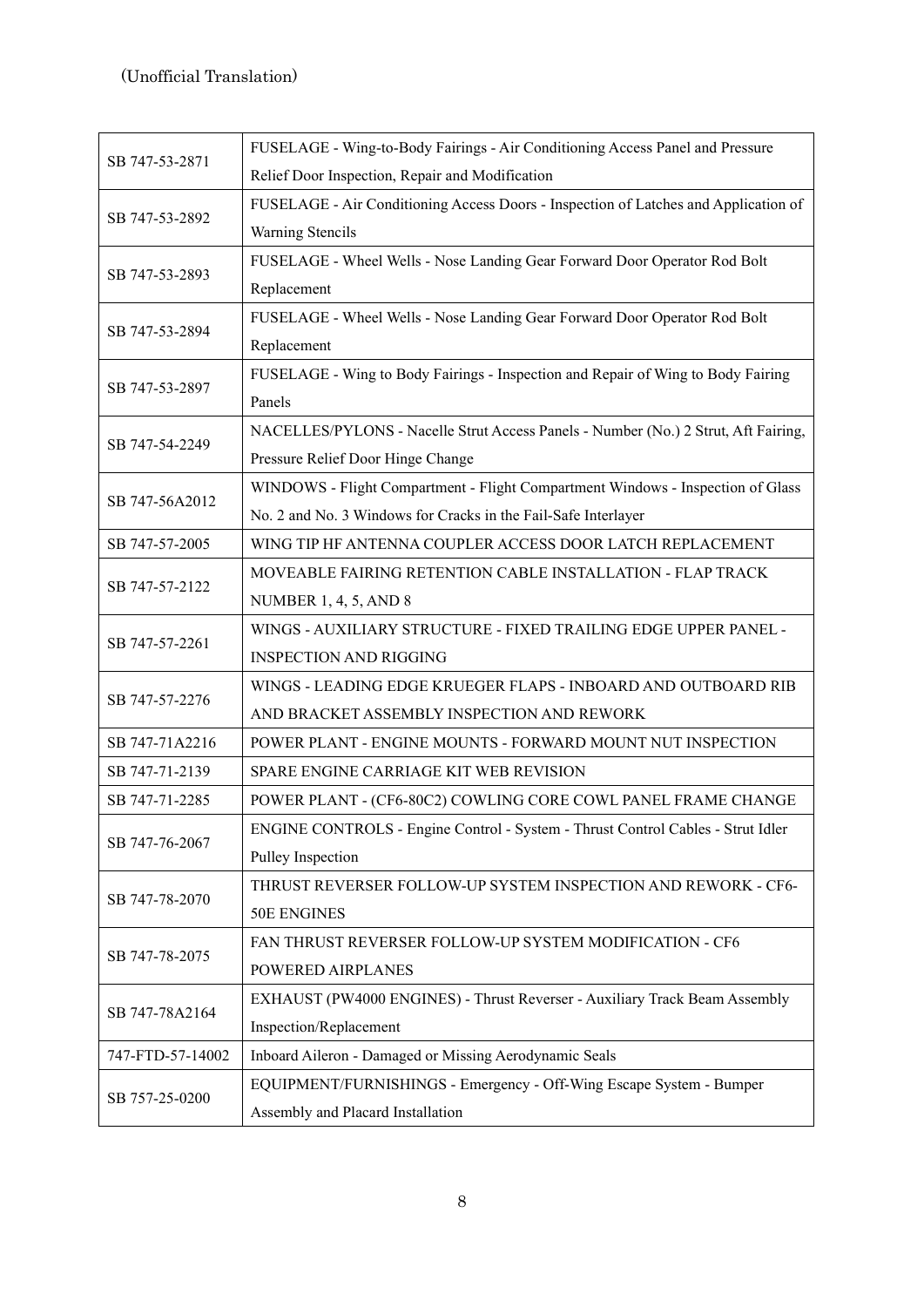| SB 757-25-0219 | EQUIPMENT/FURNISHINGS - Emergency - Off-Wing Escape System - Bumper                  |
|----------------|--------------------------------------------------------------------------------------|
|                | Assembly and Placard Installation                                                    |
| SB 757-30-0005 | ICE AND RAIN PROTECTION - PITOT PROBE ANTI-ICING MODIFICATION -                      |
|                | RB211-535 E4 ENGINES                                                                 |
|                | LANDING GEAR - EXTENSION AND RETRACTION - MAIN LANDING GEAR                          |
| SB 757-32-0004 | DOOR ACTUATOR REPLACEMENT                                                            |
|                | LANDING GEAR - STEERING - NOSE GEAR STRUT - CABLE GUARD                              |
| SB 757-32-0036 | <b>ADDITION</b>                                                                      |
|                | LANDING GEAR - NOSE LANDING GEAR - NOSE GEAR DOOR LOCK                               |
| SB 757-32-0073 | RELEASE QUADRANT REWORK                                                              |
|                | LANDING GEAR - MAIN LANDING GEAR DOOR TANG ASSEMBLY DROP LINK                        |
| SB 757-52-0061 | AND CLEVIS INSPECTION AND CHANGE                                                     |
|                | WINGS - Wing Trailing Edge Fixed Upper Panel Support Beam Clip Inspection and        |
| SB 757-57-0027 | Replacement                                                                          |
|                | WINGS - INBOARD TRAILING EDGE - FIXED UPPER PANEL - INSPECTION                       |
| SB 757-57-0036 | <b>AND REPAIR</b>                                                                    |
|                | WINGS - Trailing Edge and Trailing Edge Devices - Inspection and Repair of the Upper |
| SB 757-57A0072 | Panel Assy - WBL 130.5 to 221.5, Left and Right                                      |
|                | EQUIPMENT/FURNISHINGS - EMERGENCY - OFF-WING SLIDE INFLATION                         |
| SB 767-25-0274 | CYLINDER - SLIDE INFLATION SYSTEM PULL FORCE INCREASE                                |
|                | MECHANISM INSPECTION                                                                 |
| SB 767-27-0083 | FLIGHT CONTROLS - FLAPS - OUTBOARD FLAP FAIRING INSPECTION                           |
|                | FLIGHT CONTROLS - FLAPS - OUTBOARD FLAP - Deflection Control Track -                 |
| SB 767-27-0184 | Inspection/Replacement                                                               |
|                | LANDING GEAR - EXTENSION AND RETRACTION - MAIN GEAR RETRACT                          |
| SB 767-32A0036 | ACTUATOR RETAINER ASSEMBLY MODIFICATION                                              |
|                | MAIN LANDING GEAR AND DOORS - Main Gear Shock Strut Door and Linkage -               |
| SB 767-32-0101 | Lower Attach Fitting Replacement                                                     |
|                | LANDING GEAR - Main Landing Gear and Doors - Main Gear Shock Strut Door and          |
| SB 767-32-0146 | Linkage - Mid Attach Fitting Replacement                                             |
|                | LANDING GEAR - Main Landing Gear and Doors - Main Gear Shock Strut Door and          |
| SB 767-32-0194 | Linkage - Mid and Lower Attach Fitting Hardware Replacement                          |
| SB 767-32A0199 | LANDING GEAR - Main Landing Gear Bogie Beam Pivot Joint Pin Replacement              |
| SB 767-49-0016 | AIRBORNE AUXILARY POWER - APU AIR INTAKE DOOR SEAL - SEAL                            |
|                | <b>MODIFICATION</b>                                                                  |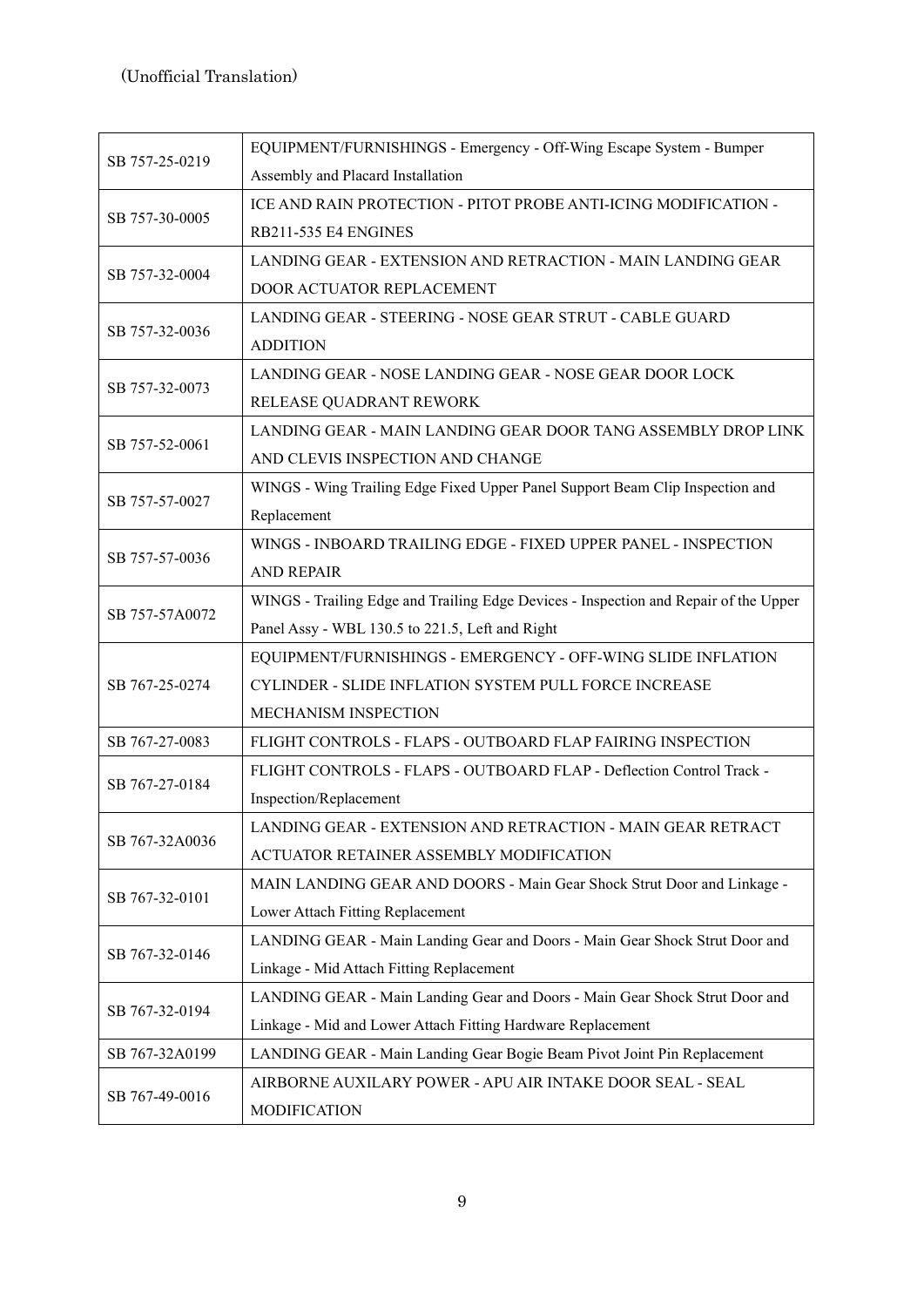| SB 767-57-0086     | WINGS - Wing Fixed Trailing Edge - Lower Trailing Edge Panel Support - Tie Rod and<br>Seal Replacement                 |
|--------------------|------------------------------------------------------------------------------------------------------------------------|
| SB 767-57A0131     | WINGS - Trailing Edge and Trailing Edge Devices - Outboard Flap Support Rib Nut                                        |
|                    | Fracture Inspection                                                                                                    |
|                    |                                                                                                                        |
| SB 767-57-0136     | WINGS - Wing Trailing Edge - Fixed Trailing Edge Upper Chord at Wing Station 943,                                      |
|                    | 1054 and 1098 - Change                                                                                                 |
| SB 767-78-0014     | EXHAUST (JT9D-7R4 ENGINES) - FAN THRUST REVERSER CASCADE                                                               |
|                    | <b>SEGMENTS - INSPECTION</b>                                                                                           |
| SB 767-78-0020     | EXHAUST (JT9D-7R4 ENGINES) - THRUST REVERSER - FAN THRUST                                                              |
|                    | REVERSER CASCADE SEGMENTS - REPLACEMENT                                                                                |
|                    | EXHAUST (CF6-80A ENGINES) - THRUST REVERSER - THRUST REVERSER                                                          |
| SB 767-78-0024     | CASCADE SEGMENTS - REPLACEMENT                                                                                         |
|                    | EXHAUST (CF6-80A ENGINES) - THRUST REVERSER - AUXILIARY SLIDER                                                         |
| SB 767-78-0039     | <b>INSPECTION / REPLACEMENT</b>                                                                                        |
|                    | EXHAUST (PW4000 ENGINES) - Thrust Reverser - Auxiliary Track Beam Assembly                                             |
| SB 767-78A0079     | Inspection/Replacement                                                                                                 |
| <b>SL</b>          |                                                                                                                        |
| 767-SL-52-046      | MAIN LANDING GEAR DOOR BULB SEALS RETENTION                                                                            |
|                    |                                                                                                                        |
| <b>SL</b>          | STRUT AFT FAIRING ACCESS DOOR ASSEMBLIES – EXTERIOR PLY                                                                |
| 767-SL-54-018-B    | <b>DELAMINATION</b>                                                                                                    |
| ZODIAC AEROSPACE   |                                                                                                                        |
| S.B. 767 106-25-13 | Installation of Orifice Fitting Assembly in Enclosure Ball Lock System                                                 |
|                    | AILERONS AND FLAPERONS - AILERON LEADING EDGE RIB ADDITION AND                                                         |
| SB 777-27-0022     | FIXED TRAILING EDGE SEAL REPLACEMENT                                                                                   |
|                    | FLIGHT CONTROLS - Ailerons and Flaperons - Flaperon Power Control Unit (PCU)                                           |
| SB 777-27A0056     | Yoke Assembly - Attach Bolt Inspection and Replacement                                                                 |
|                    | LANDING GEAR - Main Landing Gear Extension and Retraction System - Side Brace                                          |
| SB 777-32-0070     | and Drag Brace Lock Spring Replacement                                                                                 |
| SB 777-32-0074     | LANDING GEAR - Main Landing Gear Doors - Drag Strut Door Hinges Replacement                                            |
|                    | LANDING GEAR - Main Landing Gear Steering Crank - Main Landing Gear Steering                                           |
| SB 777-32-0075     | Crank Assembly Bushing Inspection and Steering Crank Pivot Pin Change/Replacement                                      |
|                    |                                                                                                                        |
| SB 777-32-0079     | LANDING GEAR - Main Landing Gear Extension and Retraction System - Main                                                |
|                    | Landing Gear Uplock Springs Replacement                                                                                |
| SB 777-32-0081     | LANDING GEAR - Main Landing Gear Extension and Retraction System - Side Brace                                          |
|                    | and Drag Brace Lock Spring Replacement                                                                                 |
| SB 777-32-0105     | LANDING GEAR- Main Landing Gear Extension and Retraction System - Main<br>Landing Gear Door Uplock Springs Replacement |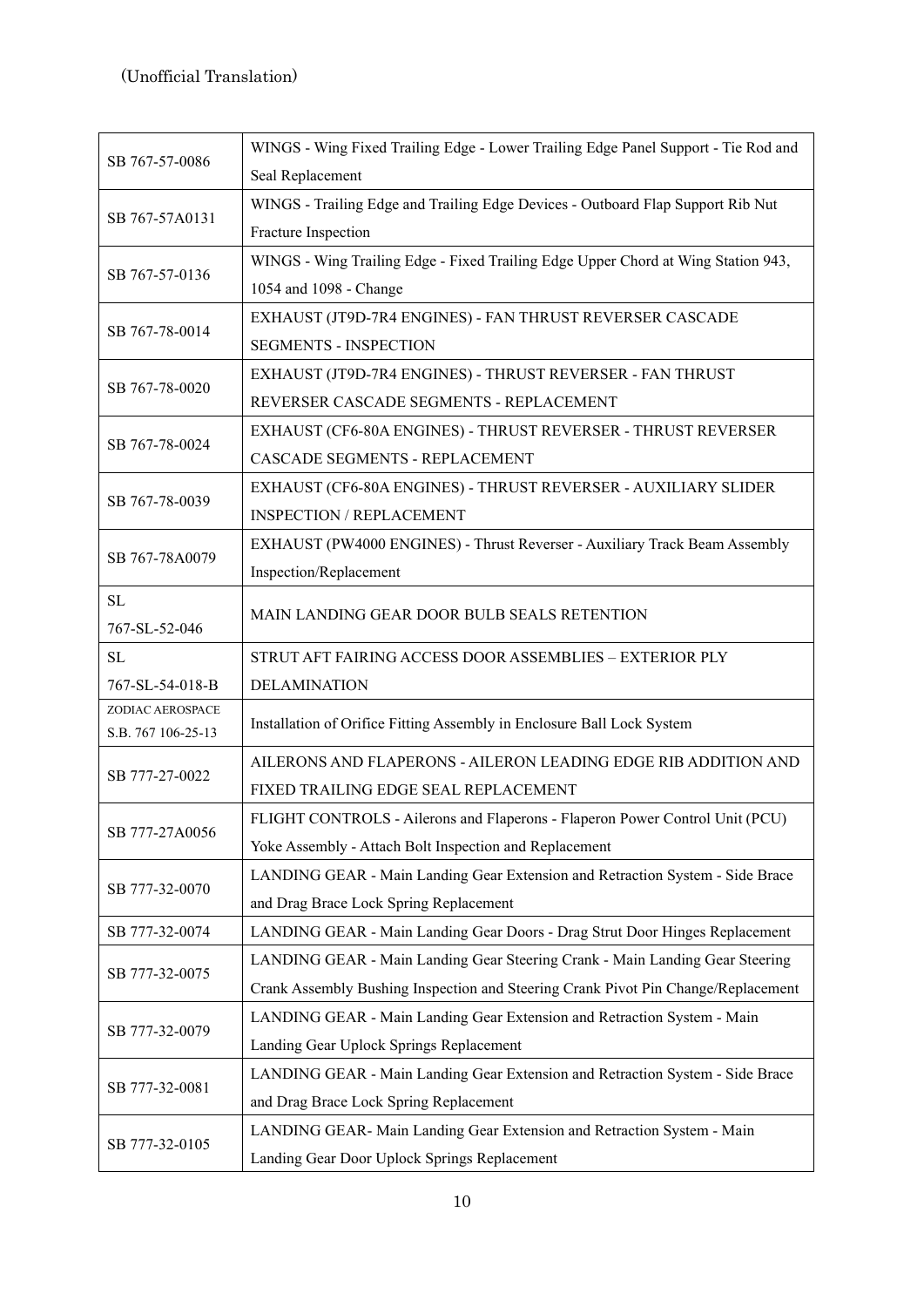| SB 777-53-0049 | FUSELAGE - Aerodynamic Fairings - Aft Wing-to-Body Fairing Panel Captive Fastener     |
|----------------|---------------------------------------------------------------------------------------|
|                | Inspection and Replacement                                                            |
| SB 777-53-0050 | FUSELAGE - Section 44 - Aerodynamic Fairings - Underwing Fairing Access Doors -       |
|                | Rigging and Latch Replacement                                                         |
| SB 777-53-0056 | FUSELAGE - Aerodynamic Fairings - Right Upper Aft Fairing Panel Assembly Misfair      |
|                | Inspection/Replacement                                                                |
|                | FUSELAGE - Aerodynamic Fairing - Wing-to-Body Fairing - Change Overwing Fairing       |
| SB 777-53-0058 | <b>Panel Fasteners</b>                                                                |
| SB 777-53-0088 | FUSELAGE - Aft wing to body Fairing Panel - Bracket Assembly - Replacement            |
|                | NACELLES/PYLONS - Aft Fairing - Strut Aft Fairing Lower Spar Heat Shield              |
| SB 777-54-0030 | <b>Insulation Blankets Replacement</b>                                                |
|                | NACELLES/PYLONS - Aft Fairing - Aft Fairing Closeout Casting and Panel                |
| SB 777-54-0037 | Modification                                                                          |
|                | WINGS - TRAILING EDGE AND TRAIL EDGE DEVICES - INBOARD FLAP -                         |
| SB 777-57-0005 | NUMBER 3 AND 6 FLAP SUPPORT FAIRING INSPECTION AND REWORK                             |
|                | WING - Leading Edge and Leading Edge Devices - Inboard Leading Edge - Flexible        |
| SB 777-57-0032 | Slat Skirt Extension Door Replacement                                                 |
|                | WINGS - Leading Edge Slats - Outboard Slats - Slat Number 1 through 6 and 9 through   |
| SB 777-57A0034 | 14 - Inspection and Modification                                                      |
|                | WINGS - Outer Wing - Outboard Auxiliary Support Fairing and Outboard Flap             |
| SB 777-57-0055 | Modification                                                                          |
| SB 777-57-0085 | WINGS - Ailerons and Flaperons - Flaperon Seal Replacement                            |
| SB 777-57-0093 | WINGS - Wing Trailing Edge - Inboard Fixed Trailing Edge Support Beam Replacement     |
| SB 777-57-0094 | WINGS - Trailing Edge Flaps - Inboard Trailing Edge Flap, Outboard Aft Flap Track     |
|                | Forward Attach Fitting - Inspection, Change and Replacement                           |
| SB 777-57-0099 | WINGS - Outer Wing - Inboard Flaps - No.3 and No.6 Aft Fairing Stiffener Installation |
|                | WINGS - Outer Wing - Number 1, Number 2, Number 7 and Number 8 Outboard Flap          |
| SB 777-57A0123 | Support at the Wing Rear Spar Nut and Shim - Inspection and Change                    |
|                | POWER PLANT - Engine Cowling - GE90-100 Series Engines Fan Cowl Inspection,           |
| SB 777-71-0070 | Repair, and Change                                                                    |
|                | POWER PLANT (PW4000)-EXHAUST - THRUST REVERSER - UPPER                                |
| SB 777-78-0022 | BIFURCATION EROSION SHIELD - ADDITION                                                 |
|                | EXHAUST (RR Trent Engines) - Turbine Exhaust System - Primary Exhaust Nozzle          |
| SB 777-78-0067 | Assembly Replacement                                                                  |
|                | EXHAUST (GE90-100 Series Engines) - Thrust Reverser - Thrust Reverser Latch           |
| SB 777-78-0077 | Access Doors - Latch Replacement                                                      |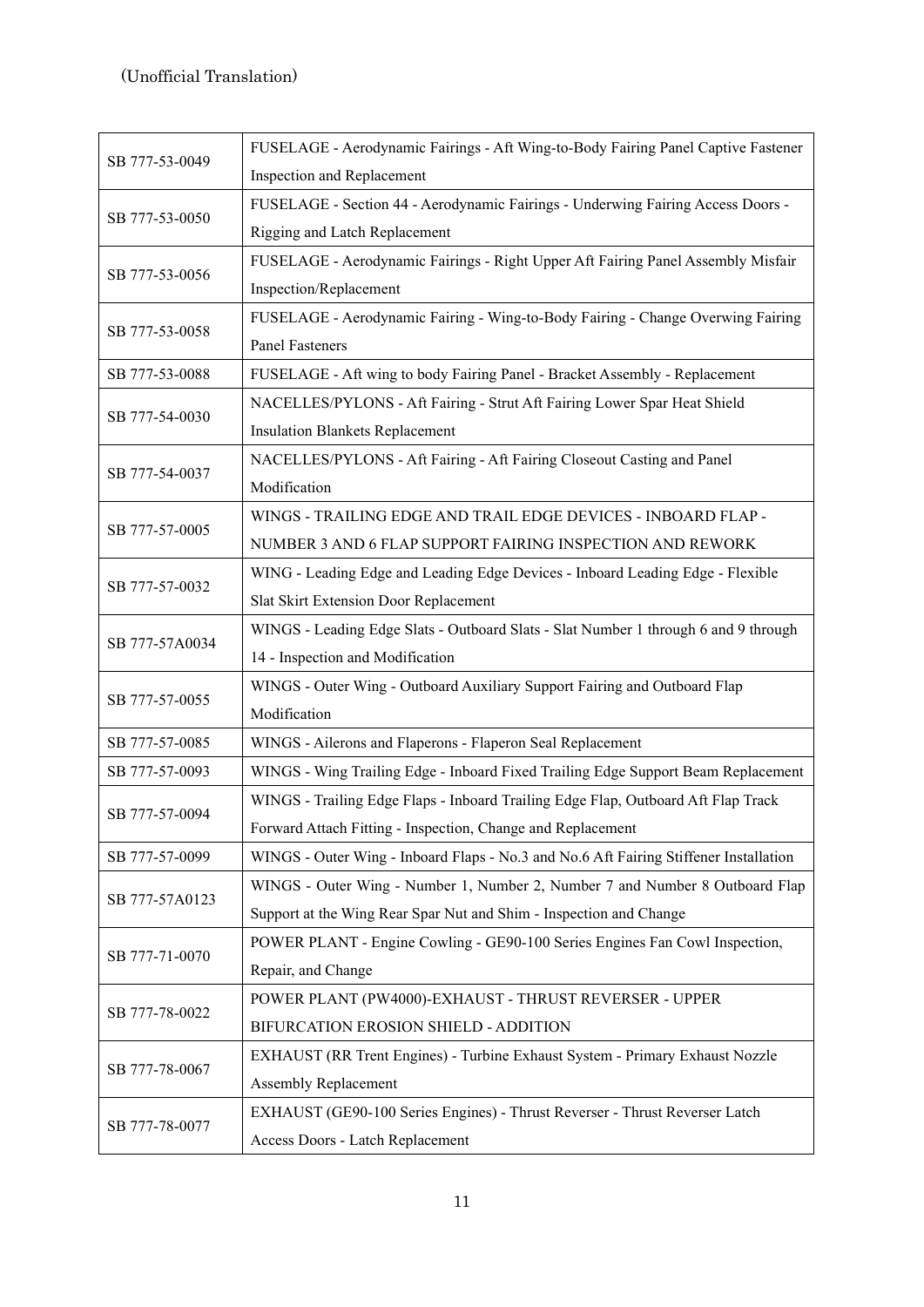| SB 777-78-0082        | EXHAUST (Trent 800 Engines) - Thrust Reverser System - Thrust Reverser Aft Cowl   |
|-----------------------|-----------------------------------------------------------------------------------|
|                       | Modification and Thermal Protection System Change                                 |
| SB 777-78A0094        | EXHAUST (Trent 800 Engines) - Thrust Reverser System - Thrust Reverser Inner Wall |
|                       | Replacement                                                                       |
| SB 777-78-0098        | EXHAUST (GE90-90/-100 Series Engine) - Thrust Reverser System - Blocker Door      |
|                       | Drag Link Replacement                                                             |
| Honeywell SB          | LANDING GEAR - MAIN BRAKE ASSEMBLY - New Heat Sink                                |
| 2611202-32-003        | Configuration with Improved Anti-Oxidant(AO) System for the Main Brake            |
| or                    | Assembly, PN 2611202-2, Used on Model 777 Aircraft                                |
| Honeywell SB          | LANDING GEAR - MAIN BRAKE ASSEMBLY-New Heat Sink                                  |
| 2611202-32-004        | Configuration with Alternate Carbon Fiber Supplier for the Main Brake             |
| or                    | Assembly, PNs 2611202-2, 2611202-2A, and 2611202-2B, Used on Model 777            |
|                       | Aircraft                                                                          |
| Honeywell SB          | LANDING GEAR - MAIN BRAKE ASSEMBLY - New RX Two-Piece Heat                        |
| 2611202-32-005        | Sink Configuration with Improved P-39 AO System for the Main Brake                |
| or                    | Assembly, PNs 2611202-2, 2611202-2A, and 2611202-2B, Used on Model 777            |
|                       | Aircraft                                                                          |
| Honeywell SB          | LANDING GEAR - MAIN BRAKE ASSEMBLY - New Heat Sink                                |
| 2611202-32-006        | Configuration with Carbon Discs Manufactured with an Optimized Process            |
|                       | for the Main Brake Assembly, PN 2611202-2, PN 2611202-2A, and PN                  |
|                       | 2611202-2B, used on Model 777 Aircraft                                            |
| SB 787-52-0021        | DOORS - Service and Miscellaneous Doors - Replacement of Hinges on Potable Water  |
|                       | Service Access Door                                                               |
| SB 787-53-0022        | FUSELAGE - Main Landing Gear Wheel Well Structure - Section 45 - Aft Wheel Well   |
|                       | Bulkhead Heat Shield Click Bond Revision                                          |
| SB<br>B787-81205-     | DOORS - Service and Miscellaneous Doors - PotableWater Service Door Replacement   |
| SB520029-00           |                                                                                   |
| SB<br>B787-81205-     | EXHAUST - Thrust Reverser System - Thrust Reverser Translating Sleeve Secondary   |
| SB780043-00           | Slider - Inspection and Repair                                                    |
| Collins Aerospace     | ENGINE - Trent 1000 - 41 Translating Sleeve Acoustic Fairing PDA                  |
| <b>AOL PUB0003517</b> |                                                                                   |
| CF6-80C2              | ENGINE - HIGH PRESSURE TURBINE ROTOR (72-53-00) - NEW                             |
| SB 72-1283            | <b>STAGE 2 BLADES</b>                                                             |
| or                    |                                                                                   |
| CF6-80C2              | ENGINE - HIGH PRESSURE TURBINE ROTOR (72-53-00) - NEW                             |
| SB 72-1457            | STAGE 2 HPTR BLADE                                                                |
|                       |                                                                                   |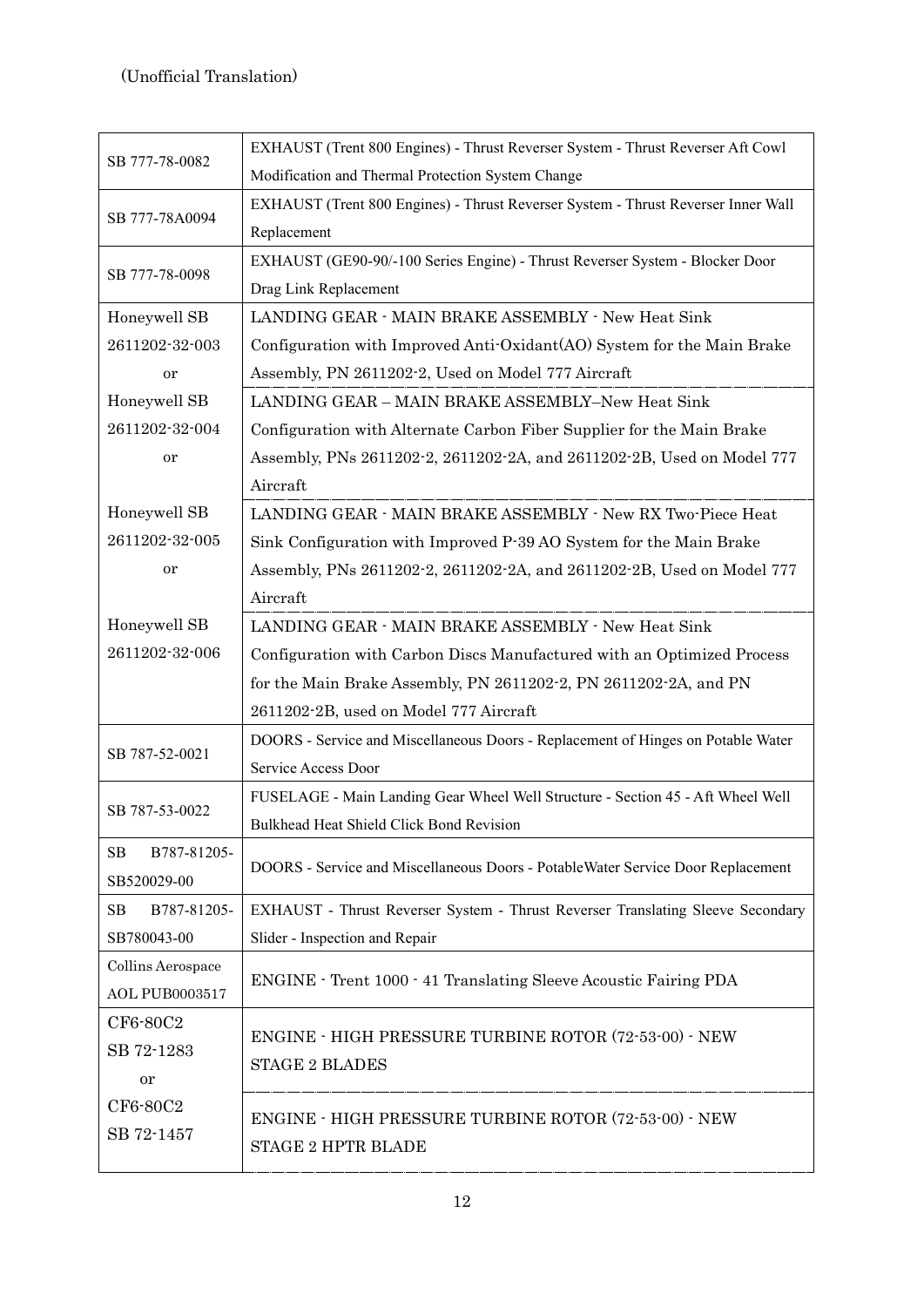| <b>or</b><br>CF6-80C2<br>SB 72-1519  | ENGINE - HIGH PRESSURE TURBINE ROTOR ASSEMBLY (72-53-00) -<br>INTRODUCTION OF NEW STAGE 2 HPTR BLADE                                              |
|--------------------------------------|---------------------------------------------------------------------------------------------------------------------------------------------------|
| <b>SB PW4ENG</b><br>72-488           | ENGINE - DUCT SEGMENT, THIRD STAGE LPT ASSEMBLY<br>INCORPORATION OF DUCT SEGMENTS WITH INTEGRAL SEAL PLATES; AND<br><b>REVISED REPAIR DETAILS</b> |
| <b>SB PW4ENG</b>                     | ENGINE - VANE CLUSTER ASSEMBLY, 4TH STAGE LOW PRESSURE                                                                                            |
| 72-804                               | TURBINE (LPT) - INSPECTION FOR SUSPECT VANE CLUSTERS                                                                                              |
| Special<br>Instruction<br>No. 50F-21 | PW4000-94" HPT2 Blade Outer Air Seal Borescope Inspection                                                                                         |
| GE90-100<br>SB 72-0637               | ENGINE - GENERAL (72-00-00) - SPARE PARTS RELEASE FOR GE90-100<br><b>ENGINES</b>                                                                  |
| GE90-100<br>SB 72-0652               | FAN STATOR ASSEMBLY (72-24-00) - INTRODUCTION OF OGV FAIRINGS WITH<br><b>WIDER CLEARANCES</b>                                                     |
| GE90-100<br>SB 72-0786               | ENGINE - LPT ROTOR/STATOR ASSEMBLY (72-56-00) - INSPECTION OF LPT<br>STAGE 5 AND STAGE 6 NOZZLES AT SHOP VISIT                                    |
| GE90-100<br>SB 72-0821               | ENGINE - LPT ROTOR STATOR ASSEMBLY (72-56-00) - LPT STAGE 5 AND<br>LPT STAGE 6 NOZZLE INNER BAND REWORK                                           |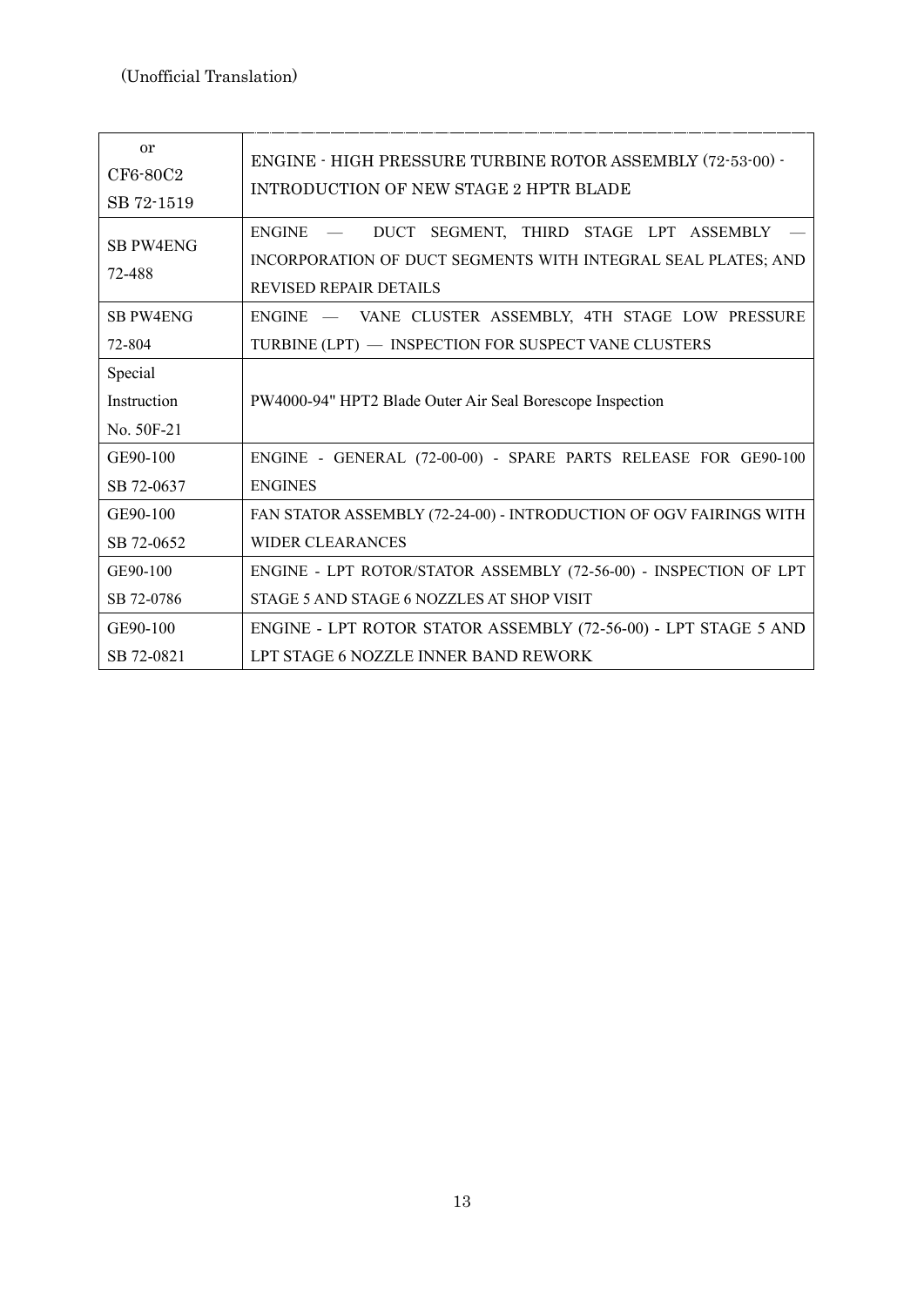(Appendix A-2)

## Airbus Service Bulletin

# Single Aisle Family (A318 - A319 - A320 – A321 Family)

| Service Bulletin | Title                                                           |
|------------------|-----------------------------------------------------------------|
| SB 32-1400       | LANDING GEAR - NOSE GEAR - MODIFY NLG TORQUE-LINK APEX PIN      |
| SB 32-1494       | LANDING GEAR - MAIN GEAR - INTRODUCE TWO CHAMFERS TO THE        |
|                  | CURRENT HYDRAULIC TRANSFER BLOCK                                |
|                  | LANDING GEAR - MAIN GEAR - INTRODUCE TWO CHAMFERS TO THE        |
| SB 32-1495       | CURRENT HYDRAULIC TRANSFER BLOCK FOR NEO AIRCRAFT               |
|                  | LANDING GEAR - GENERAL - INSPECTION OF NLG TORQUE LINK APEX PIN |
| SB 32-1500       | POST MOD NO 153020J3396 FOR CEO AIRCRAFT                        |
|                  | LANDING GEAR - GENERAL - INSPECTION OF NLG TORQUE LINK APEX PIN |
| SB 32-1501       | POST MOD NO 153020J3396 FOR NEO AIRCRAFT                        |
|                  | DOORS - CARGO COMPT DOOR HYD SYSTEM - IMPROVE LOCKING AND       |
| SB 52-1160       | INTERFACE TOLERANCE OF MANUAL SELECTOR VALVE (MSV) LEVER        |
|                  | (DOORS - CARGO COMPT DOOR HYDRAULIC SYSTEM - IMPROVE MSV        |
| $(SB 52-1177)$   | LEVER DEFFINITION AND INSTALLATION)                             |
| SB 53-1164       | MODIFY FUEL PANEL ACCESS DOOR OPENING DIRECTION                 |
|                  | SIMPLIFY THE INSTALLATION OF FUEL PANEL ACCESS DOOR 192MB "WIND |
| SB 53-1189       | <b>DIRECTION OPENING"</b>                                       |
|                  | FUSELAGE - CENTER FUSELAGE - INSPECT MLG DOOR ACTUATOR FITTING  |
| SB 53-1195       | ON KEEL BEAM                                                    |
|                  | FUSELAGE - CENTER FUSELAGE - INSPECT MLG DOOR HINGE FITTING ON  |
| SB 53-1196       | <b>KEEL BEAM</b>                                                |
|                  | FUSELAGE -REAR FUSELAGE -APPLY COLD WORKING AND REPLACE         |
| SB 53-1267       | RIVETS IN THE WASTE WATER SERVICE PANEL AREA AT S18             |
| SB 53-1272       | POTABLE WATER AND WASTE WATER SERVICE PANEL - REPLACEMENT       |
|                  | FUSELAGE - REAR FUSELAGE - REDESIGN THE CONNECTION OF THE       |
| SB 53-1323       | <b>SERVICE DOOR FOR 197FB</b>                                   |
| SB 53-1325       | FUSELAGE - CENTER FUSELAGE - INSPECT MLG DOOR ACTUATOR FITTING  |
|                  | ON KEEL BEAM                                                    |
| SB 53-1326       | FUSELAGE - CENTER FUSELAGE - INSPECT MLG DOOR HINGE FITTING ON  |
|                  | <b>KEEL BEAM</b>                                                |
| SB 54-1028       | NACELLE & PYLON - AFT MOVABLE FAIRING - RIB 5 REDESIGN          |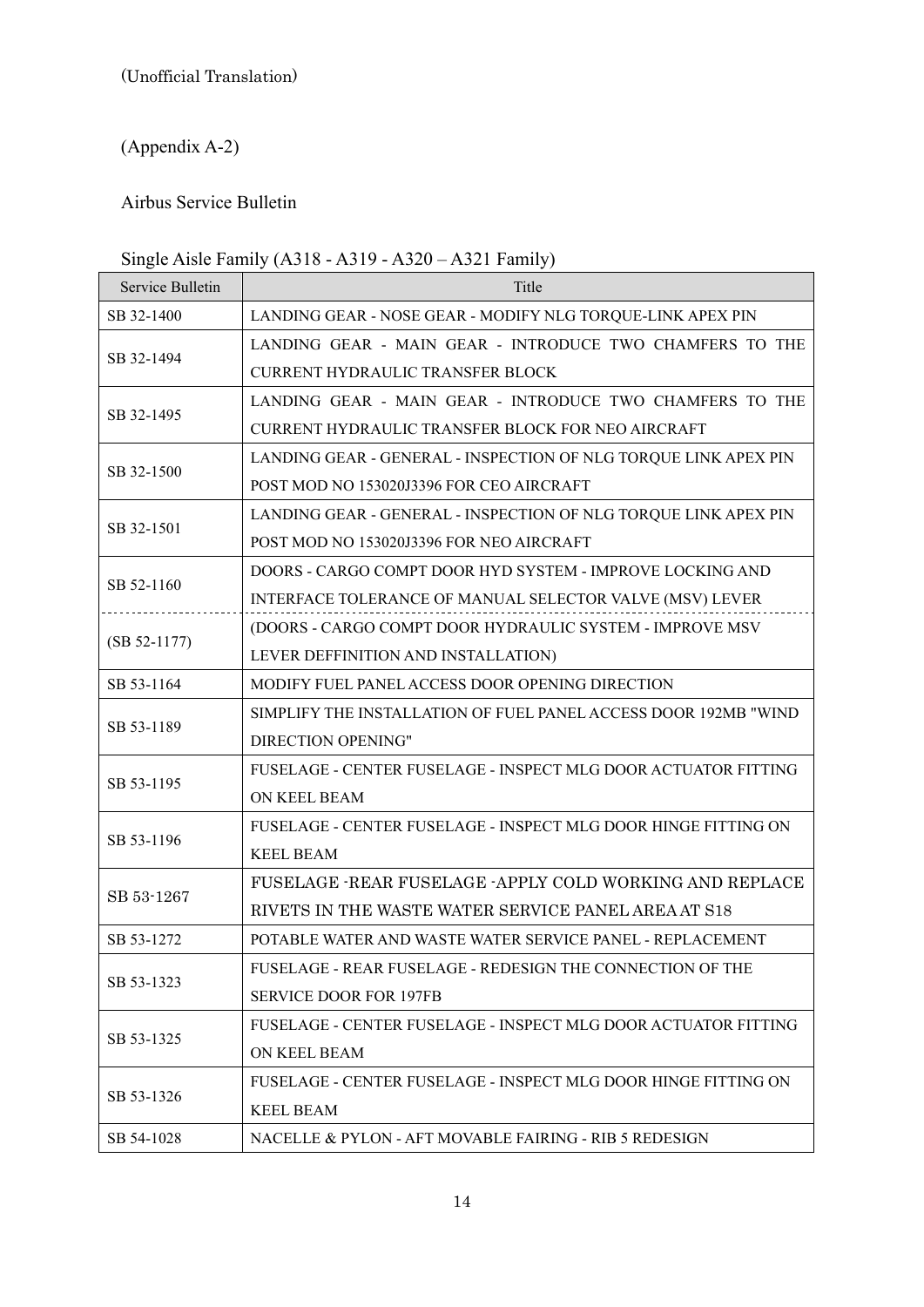| SB 54-1042         | NACELLES / PYLONS - PRESSURE RELIEF DOOR - HOOK REPLACEMENT      |
|--------------------|------------------------------------------------------------------|
|                    | PROCEDURE FOR NEO AIRCRAFT                                       |
| SB 55-1034         | STABILIZERS - ELEVATORS - A320 FAM ELEVATOR WEIGHT CHECK         |
| SB 55-1041         | STABILIZERS - RUDDER SIDE SHELL SANDWICH REPAIR INSPECTION       |
| SB 55-1046         | STABILIZERS - ELEVATOR - INSPECTION OF ELEVATOR UPPER AND LOWER  |
|                    | <b>SKIN PANELS FOR LIQUID INGRESS</b>                            |
| SB 56-1022         | WINDOWS - FIXED WINDOWS - INSPECTION OF SAINT-GOBAIN SULLY FRONT |
|                    | WINDSHIELD ON CEO AIRCRAFT                                       |
| SB 56-1023         | WINDOWS - FIXED WINDOWS - INSPECTION OF SAINT-GOBAIN SULLY FRONT |
|                    | WINDSHIELD ON NEO AIRCRAFT                                       |
|                    | POWER PLANT - FAN COWL DOORS - INTRODUCE AN IMPROVED OIL FILLER  |
| SB 71-1061         | <b>DOOR LATCH DESIGN ON IAE ENGINE</b>                           |
|                    | POWER PLANT - FAN COWL DOORS - INTRODUCE NEW FAN COWL            |
| SB 71-1068         | DOOR LATCH WITH KEY & FLAG ON CFM56-5A/5B ENGINE                 |
|                    | POWER PLANT - FAN COWL DOORS - INTRODUCE NEW FAN COWL            |
| SB 71-1069         | DOOR LATCH WITH KEY & FLAG ON IAE V2500 ENGINE                   |
| SB 80-1004         | STARTING - ENGINE STARTING SYSTEM - INTRODUCE IMPROVED PACKAGE   |
|                    | FOR STARTER JAE V2500 ENGINE                                     |
| GOODRICH SB        |                                                                  |
| GRAA320NEO-        | EXHAUST - THRUST REVERSER - BLOCKER DOOR FAIRING                 |
| A-78-30-0024-      | <b>INSPECTION</b>                                                |
| $00001 - 930A - D$ |                                                                  |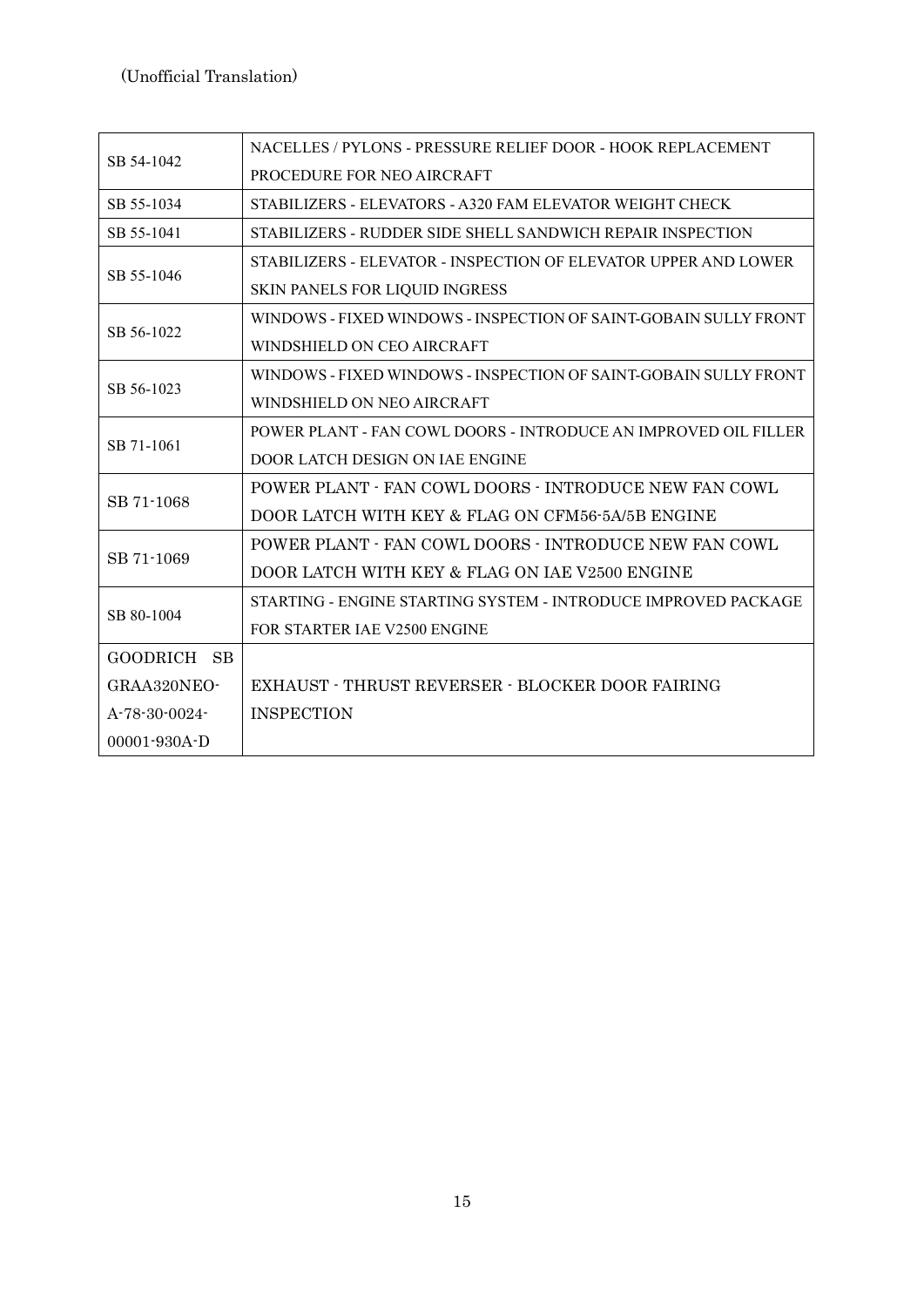| Service Bulletin | Title                                                           |
|------------------|-----------------------------------------------------------------|
| SB 32-P001       | LANDING GEAR - NOSE LANDING GEAR (NLG) - REMOVE FLEX UNLOCK     |
|                  | ACTUATOR HOSES GUIDES AND L-BRACKETS IN NLG BAY                 |
| SB 32-3167       | LANDING GEAR-WHEELS-INTRODUCE POSITIVE RETENTION FEATURE FOR    |
| SB 32-4206       | GOODRICH-MESSIER MLG BASIC WHEEL TIE-BOLTS                      |
| SB 52-3076       |                                                                 |
| SB 52-4087       | IMPROVE SERVICE PANEL ACCESS DOORS IN SECTION 16/17/18          |
| SB 52-5010       |                                                                 |
| SB 52-3086       |                                                                 |
| SB 52-4094       | MODIFICATION OF LATCHING MECHANISM OF POTABLE WATER SERVICE     |
| SB 52-5019       | <b>PANEL</b>                                                    |
| SB 52-3108       |                                                                 |
| SB 52-4111       | IMPROVE SERVICE PANEL ACCESS DOORS IN SECTION 16 AND 18         |
| SB 52-5032       | (SUPERSEDE A330-52-3076/A340-52-4087/A340-52-5010 RESPECTIVELY) |
|                  | FUSELAGE - REAR FUSELAGE - REINFORCE THE FUSELAGE SKIN BETWEEN  |
| SB 53-3097       | FR54 AND FR55 IN THE AREA OF THE VHF2 ANTENNA                   |
| SB 53-3112       | FUSELAGE - REAR FUSELAGE - RELOCATE VHF 2 ANTENNA               |
| SB 54-3036       | NACELLES PYLONS - PYLONS - MODIFY TORQUE VALUE                  |
|                  | WINGS - DROOP NOSE - INSPECTION OF DROOP NOSE INBOARD SEAL      |
| SB 57-P042       | <b>ATTACHMENT</b>                                               |
| SB 57-4130       | WINGS - LEADING EDGE AND LEADING EDGE DEVICES - INSPECT SLAT    |
| SB 57-3123       | TRACK AT FRONT STOP ATTACHMENT                                  |
| SB 71-P010       | POWER PLANT - FAN COWL - INTRODUCE FASTENER AND NUTPLATE        |
|                  | LOCKING MECHANISM FOR MINI-LAP 1                                |
| <b>SB PW4ENG</b> | <b>ENGINE — VANE CLUSTER ASSEMBLY, 4TH STAGE LOW PRESSURE</b>   |
| $72 - 251$       | TURBINE (LPT) - INSPECTION FOR SUSPECT VANE CLUSTERS            |

Long Range Family (A330- A340 Family) & Extra Large Body (A350)

#### Double Deck (A380)

| Service Bulletin | Title                                                           |
|------------------|-----------------------------------------------------------------|
| SB 52-8017       | MODIFY WASTE SERVICE PANEL 171AL DOOR TO IMPROVE HANDLING       |
| SB 57-8031       | WINGS - TRAILING EDGE AND TRAILING EDGE DEVICES - INSPECTION OF |
|                  | THE PIVOT BRACKETS AT MOVABLE FLAP-TRACK FAIRING 3              |
| SB 57-8032       | INSPECT POST-MOD 68729 MOVABLE FLAP TRACK FAIRING No.6, AFT     |
|                  | KINEMATIC U-FRAME                                               |
| SB 57-8041       | WINGS - MOVEABLE SURFACE - INSPECTION OF THE PIVOT BRACKETS     |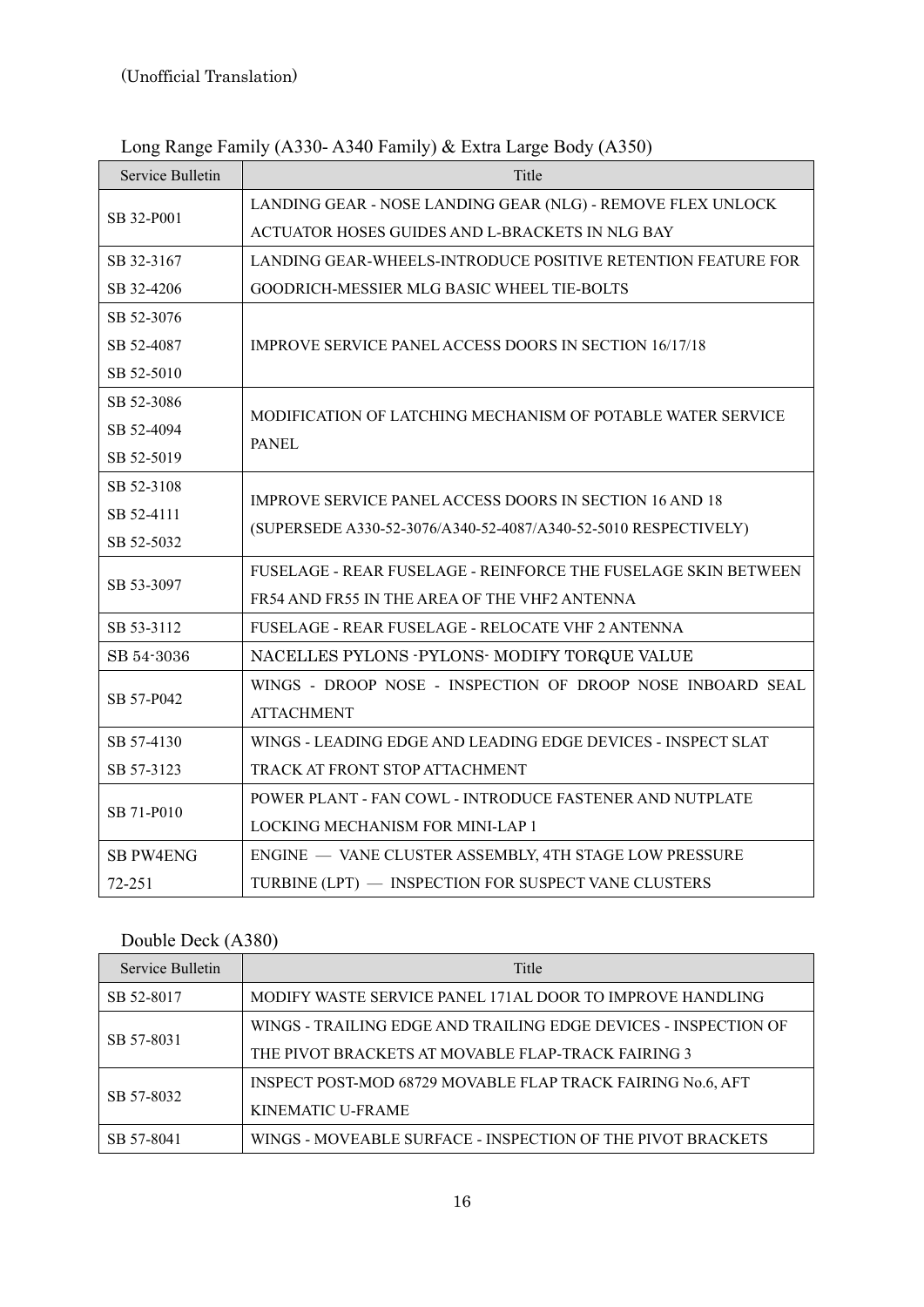|            | <b>MOVABLE FLAP-TRACK FAIRING 4</b>                                 |
|------------|---------------------------------------------------------------------|
| SB 57-8045 | WINGS - TRAILING EDGE AND TRAILING EDGE DEVICES - INSPECTION OF     |
|            | <b>CONNECTION BETWEEN MID FLAP AND MOVABLE FLAP TRACK FAIRING 3</b> |
|            | & 4 - H-BRACKET                                                     |
|            | WINGS - TRAILING EDGE AND TRAILING EDGE DEVICES - FLAP TRACKS No.   |
| SB 57-8059 | 3 AND No. 4 REDESIGNED FAIRING BRACKET INSPECTION                   |
|            | WINGS - LEADING EDGE - REVISE GOOSE-NECK BRACKETS AND               |
| SB 57-8071 | INTERCOSTALS AT DROOP NOSE LOWER PANEL                              |
|            | WINGS - TRAILING EDGE AND TRAILING EDGE DEVICES - INSPECTION OF     |
| SB 57-8090 | FLAP TRACK FAIRING 3 PIVOT BRACKET SUPPORT RING                     |
|            | WINGS - TRAILING EDGE AND TRAILING EDGE DEVICES - REINFORCE FLAP    |
| SB 57-8091 | TRACK 6 INTERFACE AGAINST AERODYNAMIC LOADS                         |
|            | WING -TE/TE DEVICES - INTRODUCE OPTIMIZED FWD FITTING, AFT          |
| SB 57-8092 | ATTACHMENT BRACKET AND STRUCTURE AT WING INTERFERENCE WITH          |
|            | <b>FLAP TRACK 6</b>                                                 |
|            | WINGS - FAIRINGS - REDESIGN FLAP TRACK FAIRING 6 BASED ON NEW       |
| SB 57-8093 | AERODYNAMIC SHAPE                                                   |
|            | WINGS - TRAILING EDGE AND TRAILING EDGE DEVICES - OPTIMIZE          |
| SB 57-8094 | FAIRING BRACKET AT FLAP TRACK 6                                     |
|            | WINGS - INSPECTION OF POST-MOD MOVABLE FLAP TRACK FAIRING #6,       |
| SB 57-8096 | AFT KINEMATIC ELEMENTS AND INTERFACES OF TRACK BEAM AND FLAP        |
|            | WINGS - FAIRINGS - INSPECTION OF MOVABLE FLAP TRACK                 |
| SB 57-8099 | FAIRINGS 3 AND 4 AFT KINEMATICS                                     |
|            | WINGS - MOVABLE FLAP TRACK FAIRING - INSPECTION OF                  |
| SB 57-8106 | MOVABLE FTF NO. 3 & 4, MID FAIRING AND TAIL CONE U-FRAME            |
|            | WINGS - TRAILING EDGE AND TRAILING EDGE DEVICES - OPTIMIZE SIDE     |
| SB 57-8121 | LOAD STAY AND FAIRING BRACKETS AT FLAP TRACK STATION 3 AND          |
|            | <b>TRACK STATION 4</b>                                              |
|            | WINGS - TRAILING EDGE AND TRAILING EDGE DEVICES - ADAPT             |
| SB 57-8122 | <b>COMPRESSION PADS ON TRACK STATION 3</b>                          |
|            | WINGS - TRAILING EDGE AND TRAILING EDGE DEVICES - ADAPT             |
| SB 57-8123 | <b>COMPRESSION PADS ON TRACK STATION 4</b>                          |
| SB 57-8124 | WINGS - FAIRINGS - REINFORCE FLAP TRACK FAIRING 3 AGAINST           |
|            | <b>AERODYNAMIC LOADS</b>                                            |
| SB 57-8129 | WINGS - FAIRINGS - REINFORCE FLAP TRACK FAIRING 4 AGAINST           |
|            | AERODYNAMIC LOADS                                                   |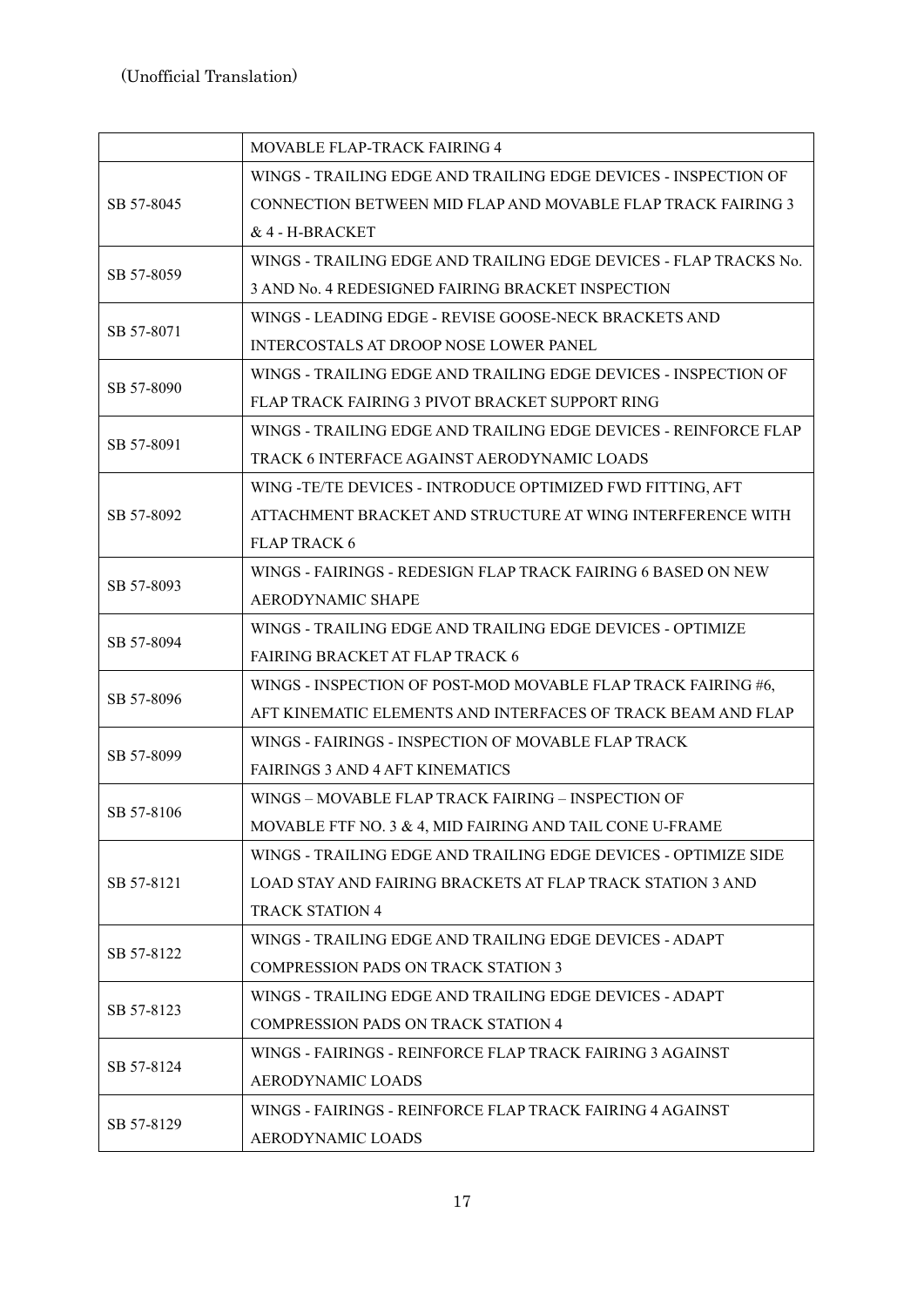(Unofficial Translation)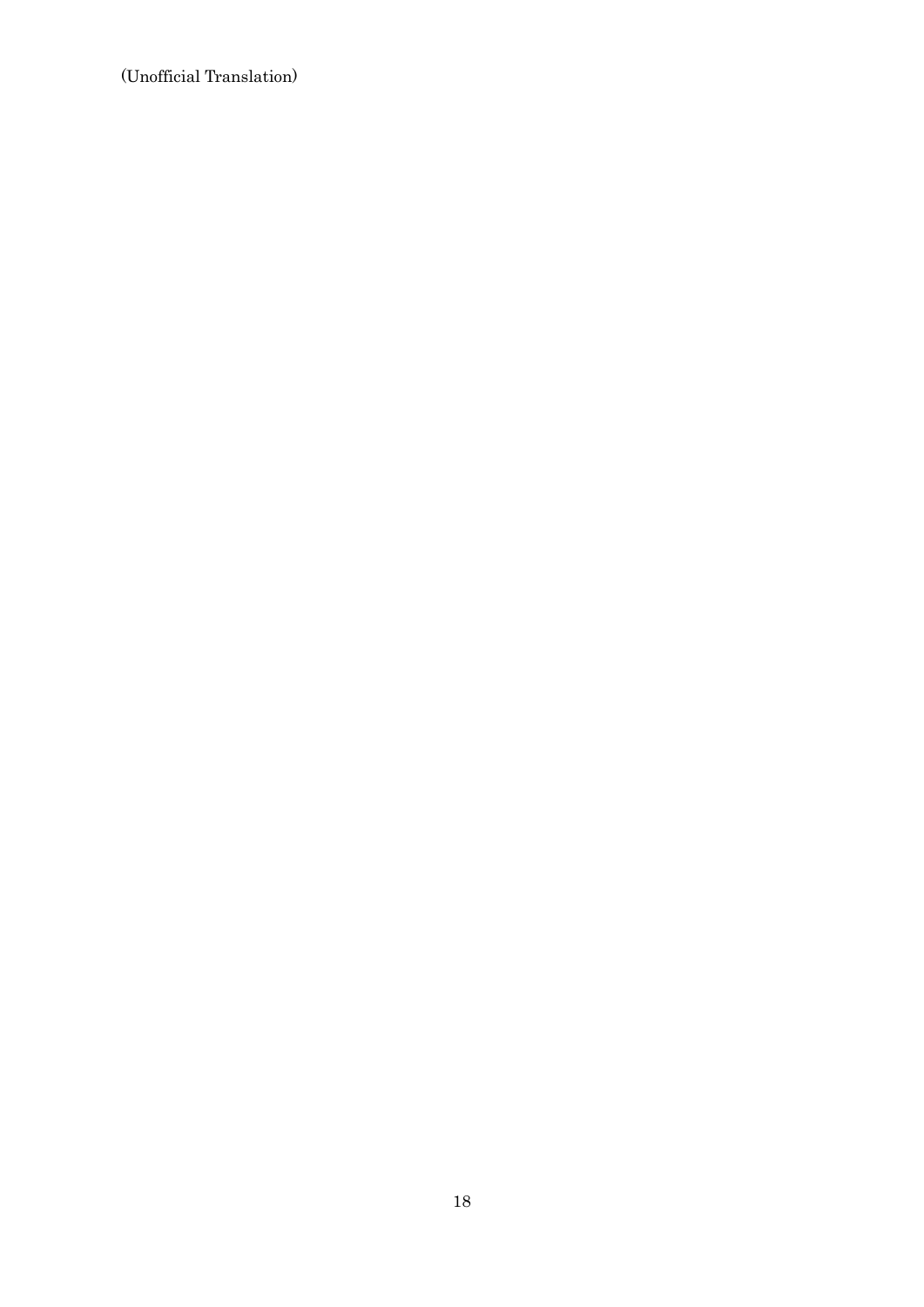Wide Body Family (A300- A310 Family)

| Service Bulletin | Title                                                            |
|------------------|------------------------------------------------------------------|
| ISB 25-6188      | EQUIPMENT/FURNISHINGS - INSPECTION - MLG BAY FR47 ACCESS PANELS. |
| SB 29-0027       | SECTION 15 - MARKING AND IDENTIFICATION OF FILLING PIPES OF      |
|                  | <b>HYDRAULIC GREEN-BLUE-YELLOW TANKS</b>                         |
|                  | FUSELAGE - NOSE FUSELAGE - CHANGE OF THE MANUFACTURING           |
| SB 53-0396       | PROCESS FOR THE AFT NLG DOOR BOLT                                |
|                  | FUSELAGE - NOSE FUSELAGE - CHANGE OF THE MANUFACTURING           |
| SB 53-2142       | PROCESS FOR THE AFT NLG DOOR BOLT                                |
| SB 53-6182       | FUSELAGE - NOSE FUSELAGE - CHANGE OF THE MANUFACTURING           |
|                  | PROCESS FOR THE AFT NLG DOOR BOLT                                |
| CF6-80C2         | ENGINE - HIGH PRESSURE TURBINE ROTOR (72-53-00) - NEW            |
| SB 72-1283       | <b>STAGE 2 BLADES</b>                                            |
| or               |                                                                  |
| CF6-80C2         | ENGINE - HIGH PRESSURE TURBINE ROTOR (72-53-00) - NEW            |
| SB 72-1457       | <b>STAGE 2 HPTR BLADE</b>                                        |
| or               |                                                                  |
| CF6-80C2         | ENGINE - HIGH PRESSURE TURBINE ROTOR ASSEMBLY (72-53-00) -       |
| SB 72-1519       | <b>INTRODUCTION OF NEW STAGE 2 HPTR BLADE</b>                    |
|                  | $ENGINE$ —<br>DUCT SEGMENT, THIRD STAGE LPT ASSEMBLY             |
| <b>SB PW4ENG</b> | INCORPORATION OF DUCT SEGMENTS WITH INTEGRAL SEAL PLATES; AND    |
| 72-488           | REVISED REPAIR DETAILS                                           |
|                  |                                                                  |
| SB PW4ENG        | ENGINE - VANE CLUSTER ASSEMBLY, 4TH STAGE LOW PRESSURE           |
| 72-804           | TURBINE (LPT) - INSPECTION FOR SUSPECT VANE CLUSTERS             |
| Special          |                                                                  |
| Instruction      | PW4000-94" HPT2 Blade Outer Air Seal Borescope Inspection        |
| No. 50F-21       |                                                                  |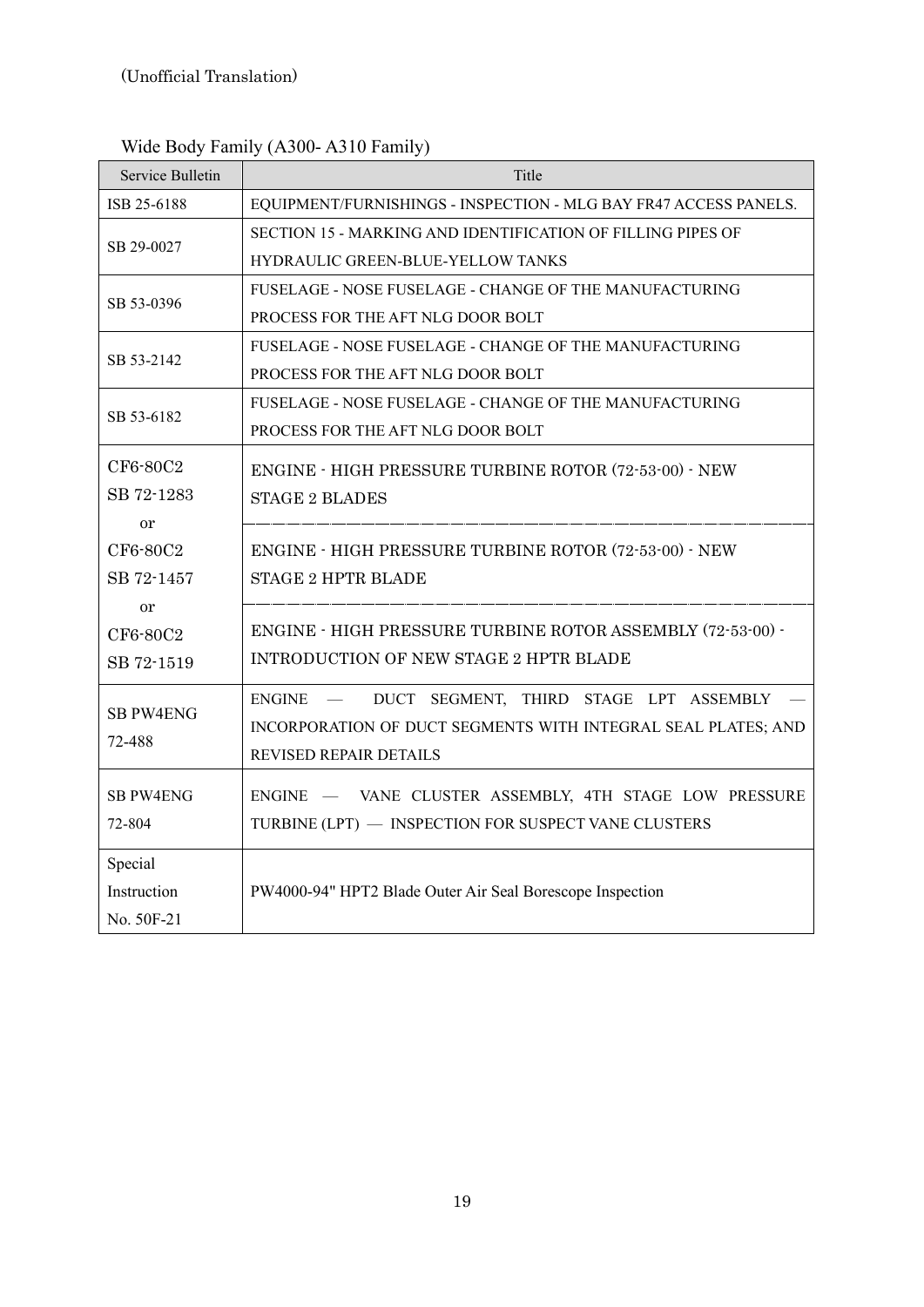## (Appendix A-3)

#### Bombardier Service Bulletin

| Service Bulletin | Title                                                                                                                                                           |
|------------------|-----------------------------------------------------------------------------------------------------------------------------------------------------------------|
| SB 84-11-46      | DHC-CA-54-29 - Nacelle Forward Cowl Door Loss on Takeoff - DHC-8 Series 400                                                                                     |
| SB 84-27-74      | Flight Controls - Rudder Actuator Bracket Nuts - Inspection and Rectification - ModSum<br>4-114009                                                              |
| SB 84-32-65      |                                                                                                                                                                 |
| SB 84-32-110     | DHC-CA-32-65, DHC-CA-32-86, DHC-CA-32-126 - Landing Gear - NLG - Loss of Pivot                                                                                  |
| SB 84-32-145     | Pin Retaining Bolt - DHC-8 Series 400                                                                                                                           |
| SB 84-32-161     | Landing Gear - NLG Pivot Pin Retention Bolt - Introduction of NAS6204-14D Bolt<br>Replacing 47205-3 Bolt to Create Assembly 47100-25/47200-33 - ModSum 4-114020 |
| SB 670BA-32-016  |                                                                                                                                                                 |
| SB 670BA-32-017  | RJX-CA-32-19, Loss of MLG Door Lower Panel (FAA SR 08.031, 032)                                                                                                 |
| SB 670BA-32-038  | RJX-CA-32-37, CRJ 1000 MLG Door Brush Damaged/ Missing (CRJ1000 only)                                                                                           |
| SB 670BA-32-042  |                                                                                                                                                                 |
| SB 670BA-32-043  | RJX-CA-32-46, CRJ 700 MLG Door FWD Member Cracking                                                                                                              |
| SB 670BA-32-057  | RJX-CA-32-31, NLG Aft door failure                                                                                                                              |
| SB 670BA-49-013  | RJX-CA-78-3, APU Exhaust Acoustic Liner Separation                                                                                                              |
| SB 670BA-54-007  | RJX-CA-54-8, Upper Engine Pylon - Missing Hardware                                                                                                              |
| SB 670BA-78-008  | RJX-CA-54-4, Nacelle Transcowl - Inner/Outer Joint Extrusion Cracking                                                                                           |
| SB 670SH-78-039  | Nacelle - Thrust Reverser - Installation of an Omega Seal Retainer Cleat on the Transcowl                                                                       |
|                  | Assembly                                                                                                                                                        |
| SB 670SH-78-040  | Nacelle - Thrust Reverser - Modification Plate Relocation on the Transcowl Assembly                                                                             |
| SB 601R-78-021   | RJ-CA-78-3, Engine Exhaust Nozzle Departures In-Flight (FAA SR 05.335)                                                                                          |
| SB 601R-71-030   | CAW RJ-CA-71-6: Engine Fan Cowl Departures In-Flight                                                                                                            |
| SB 601R-71-031   |                                                                                                                                                                 |
| SB 601R-71-034   |                                                                                                                                                                 |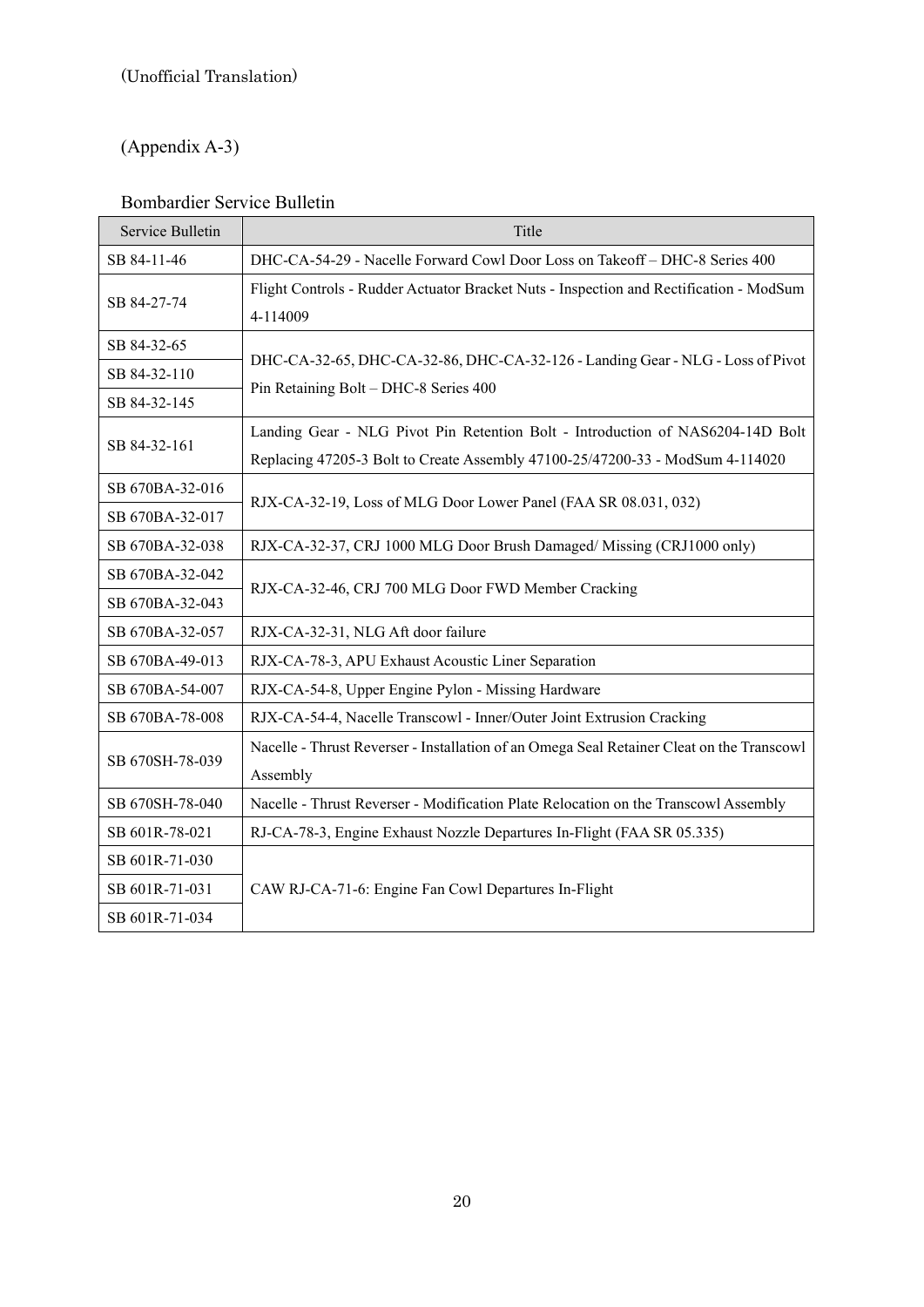## (Appendix A-4)

#### Embraer Service Bulletin

| Service Bulletin | Title                                                                                                            |
|------------------|------------------------------------------------------------------------------------------------------------------|
| SB 170-36-0028   | PNEUMATIC - PRECOOLER INLET DUCT REPLACEMENT                                                                     |
| SB 170-53-0074   | FUSELAGE - INSPECTION OF APU OIL COOLER SCOOP FOR DAMAGE AND                                                     |
|                  | PROPER RETENTION                                                                                                 |
|                  | REPLACEMENT OF THE RAM-AIR INLET-DOOR ASSEMBLY WITH FIXED RAM-                                                   |
| SB 170-53-0146   | <b>AIR INLETS</b>                                                                                                |
| SB 170-54-0016   | NACELLES/PYLONS - PYLON DRAIN TUBE REPLACEMENT                                                                   |
| SB 170-55-0010   | STABILIZERS - INSTALLATION OF DIMPLED WASHERS IN VERTICAL                                                        |
|                  | STABILIZER AERODYNAMIC SEALS ATTACHING PARTS                                                                     |
|                  | WINGS<br><b>POLYURETHANE</b><br><b>TAPE</b><br><b>INSTALLATION</b><br>ON<br><b>THE</b><br><b>GLASS</b><br>$\sim$ |
| SB 170-57-0074   | TRANSPARENCY OF THE INTEGRATED ANTI-COLLISION AND POSITION                                                       |
|                  | <b>LIGHTS</b>                                                                                                    |
|                  | AIR CONDITIONING - RAM AIR INLET DOOR - MISSING HARDWARE                                                         |
| SB 170-21-0068   | <b>INSPECTION</b>                                                                                                |
|                  | FUSELAGE - INSPECTION OF APU OIL COOLER SCOOP FOR DAMAGE AND                                                     |
| SB 190-53-0036   | PROPER RETENTION                                                                                                 |
| SB 190-21-0061   | AIR CONDITIONING - RAM AIR INLET DOOR - MISSING HARDWARE                                                         |
|                  | <b>INSPECTION</b>                                                                                                |
| SB 190-57-0058   | WINGS - POLYURETHANE TAPE INSTALLATION ON THE GLASS                                                              |
|                  | TRANSPARENCY OF THE INTEGRATED ANTI-COLLISION AND POSITION                                                       |
|                  | <b>LIGHTS</b>                                                                                                    |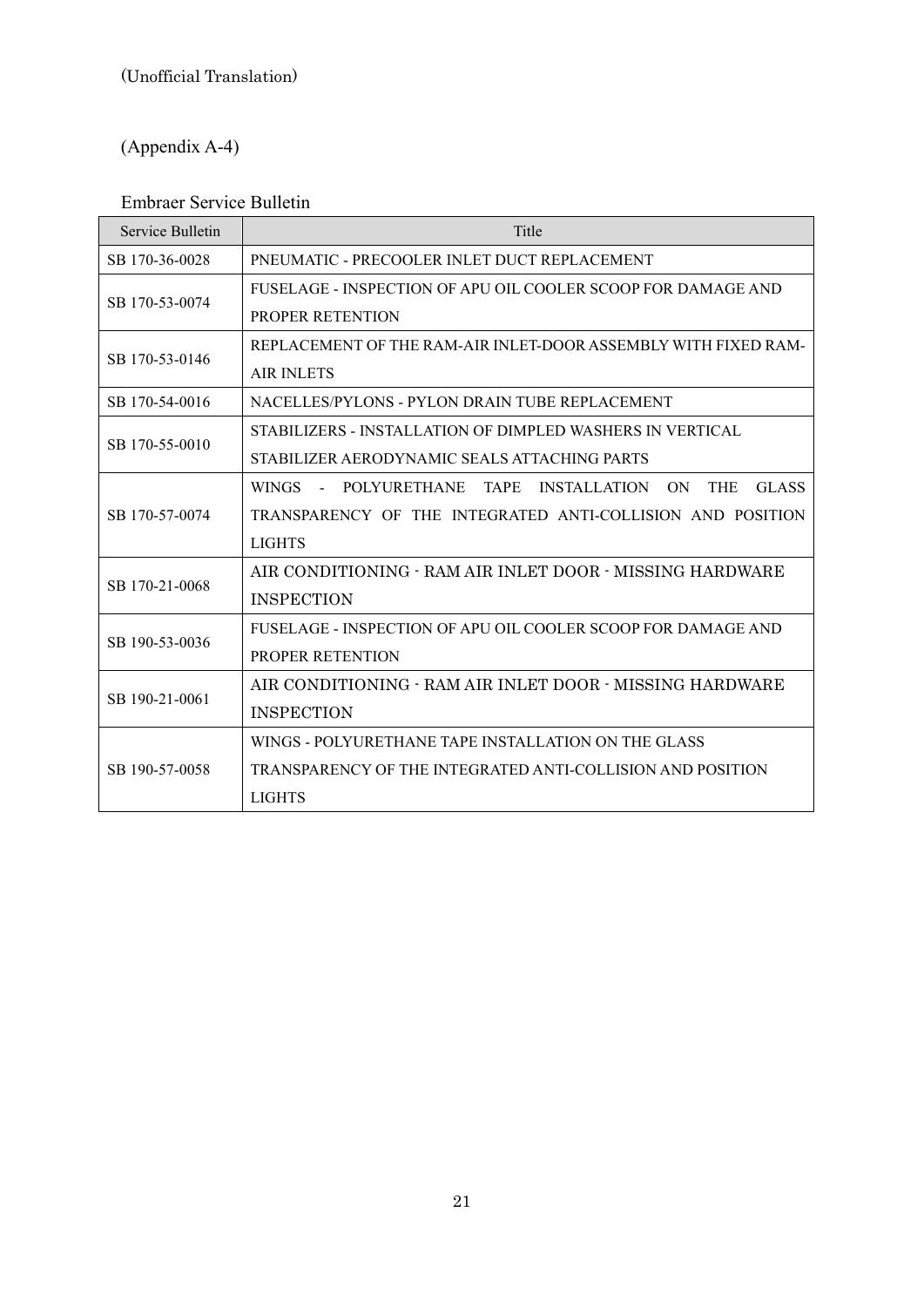## (Appendix A-5)

### SAAB Service Bulletin

| Service Bulletin | Title                                                         |
|------------------|---------------------------------------------------------------|
| SB340-11-012     | PLACARDS AND MARKINGS - PLACARD FOR PROPER LOCKING OF ENGINE  |
|                  | <b>HINGE COWLING</b>                                          |
|                  | HYDRAULIC POWER - MAIN HYDRAULIC SYSTEM - REPLACEMENT OF THE  |
| SB340-29-023     | <b>HYDRAULIC ACCUMULATORS</b>                                 |
|                  | HYDRAULIC POWER - MAIN HYDRAULIC SYSTEM - INTRODUCTION OF     |
| SB340-29-024     | NEW HYDRAULIC ACCUMULATORS                                    |
|                  | ICE & RAIN PROTECTION - WINDSHIELD WIPERS - INSPECTION OF THE |
| SB340-30-075     | WIPER ARM ASSEMBLY                                            |
| SB340-32-067     | LANDING GEAR - MAIN LANDING GEAR - NEW WHEEL AXLE NUTS        |
| SB340-32-076     | LANDING GEAR - BRAKE ASSEMBLY WITH ATTACHED AXLE SPACER       |
|                  | LANDING GEAR - INSTALLATION OF NEW RETRACT ACTUATOR BRACKET   |
| SB340-32-124     | ATTACHMENT BOLT (RABAB)                                       |
| SB340-32-133     | LANDING GEAR - SHOCK STRUT - INSPECT AXLE ADAPTOR DOWEL HOLES |
| SB340-55-030     | STABILIZERS - RUDDER - REPLACEMENT OF THE RUDDER STOP         |
|                  | POWERPLANT - INSPECTION OF AVIBANK LATCH ON NACELLE FWD       |
| SB340-71-035     | COWLING DOORS 7271110-501/601 AND INSTALLATION OF NEW LATCH   |
|                  | <b>TRIGGER</b>                                                |
|                  | POWERPLANT - FORWARD ENGINE COWL DOOR - INSPECTION OF FRAMES  |
| SB340-71-060     | AND ANGLES ON THE FORWARD ENGINE COWL DOORS                   |
|                  | PLACARDS AND MARKINGS - PLACARD FOR PROPER LOCKING OF ENGINE  |
| SB2000-11-002    | <b>HINGED COWLING</b>                                         |
| SB2000-29-024    | HYDRAULIC POWER - MAIN HYDRAULIC SYSTEM - INTRODUCTION OF     |
|                  | NEW HYDRAULIC ACCUMULATORS                                    |
| SB2000-32-015    | LANDING GEAR - MLG DOOR - PREVENT LOOSEING OF BOLTS           |
| SB2000-32-025    | LANDING GEAR - MLG DOOR - PREVENT LOOSEING OF BOLTS           |
| SB2000-32-028    | LANDING GEAR - REAR MLG DOOR - MODIFY HINGE FITTING           |
| SB2000-55-010    | STABILIZERS - INSTALLATION OF REINFORCEMENT ON THE RUDDER     |
|                  | <b>FAIRING STRUCTURE</b>                                      |
| SB2000-56-002    | WINDOWS - REPLACEMENT OF THE WINDSHIELD WIPER SPOILER         |
| SB2000-56-003    | WINDOWS - INSPECTION OF WINDSHIELD WIPER SPOILER              |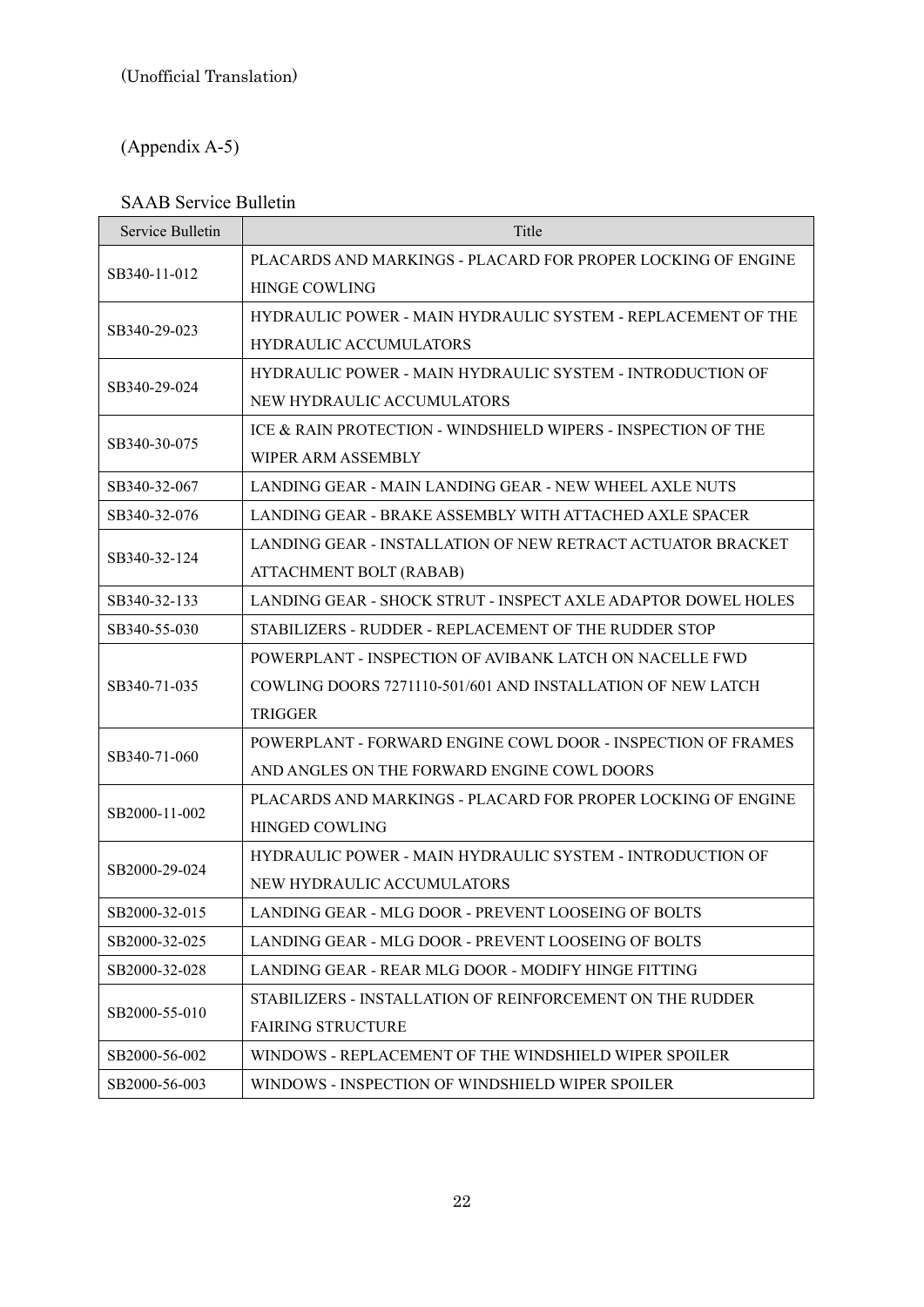# (Appendix A-6)

### ATR Service Bulletin

| Service Bulletin | Title                                                                                 |
|------------------|---------------------------------------------------------------------------------------|
| ATR42-11-0025    | Placards and Markings - Main landing gear doors - Install "NO STEP" markings          |
| ATR42-11-0028    | Placards and Markings - Nacelles - Installation of exterior placards on lateral cowls |
| ATR42-32-0048    | Landing Gear - NLG - Axle replacement                                                 |
|                  | FUSELAGE - WING-TO-FUSELAGE FAIRING PANELS AND UPPER COWLS -                          |
| ATR42-53-0082    | ADD CUP WASHERS UNDER THE FASTENERS AND CHANGE PLIER ATTACH                           |
|                  | MATERIAL.                                                                             |
| ATR42-53-0123    | FUSELAGE - KARMAN PANEL 291BL INSPECTION.                                             |
| ATR42-53-0125    | WING/FUSELAGE - KARMANS – REPLACE KARMAN PANEL 191BL.                                 |
| ATR42-54-0030    | Nacelles/Pylons - Oil cooler - Replacement of rear flaps                              |
| ATR42-54-0031    | Nacelles/Pylons - Oil cooler - Replacement of rear flaps                              |
| ATR72-11-1023    | Placards and Markings - Main landing gear doors - Install "NO STEP" markings          |
| ATR72-11-1026    | Placards and Markings - Nacelles - Installation of exterior placards on lateral cowls |
| ATR72-32-1047    | LANDING GEAR - NLG - AXLE REPLACEMENT.                                                |
| ATR72-52-1074    | Doors - MLG folding door - Improvement of attachment device                           |
| ATR72-52-1083    | Doors - MLG doors hinges - Install axle locking device                                |
| ATR72-53-1044    | FUSELAGE - WING-TO-FUSELAGE FAIRING PANELS AND UPPER COWLS -                          |
|                  | ADD CUP WASHERS UNDER THE FASTENERS AND CHANGE PLIER ATTACH                           |
|                  | MATERIAL.                                                                             |
| ATR72-57-1005    | WINGS - INNER SLAT AND LOWER SURFACE REAR PARTS - MODIFY HINGE                        |
|                  | PIN STOP.                                                                             |
| ATR72-57-1044    | Wings - LH and RH flap support arms at rib 13 - Replace fairing omega supports        |